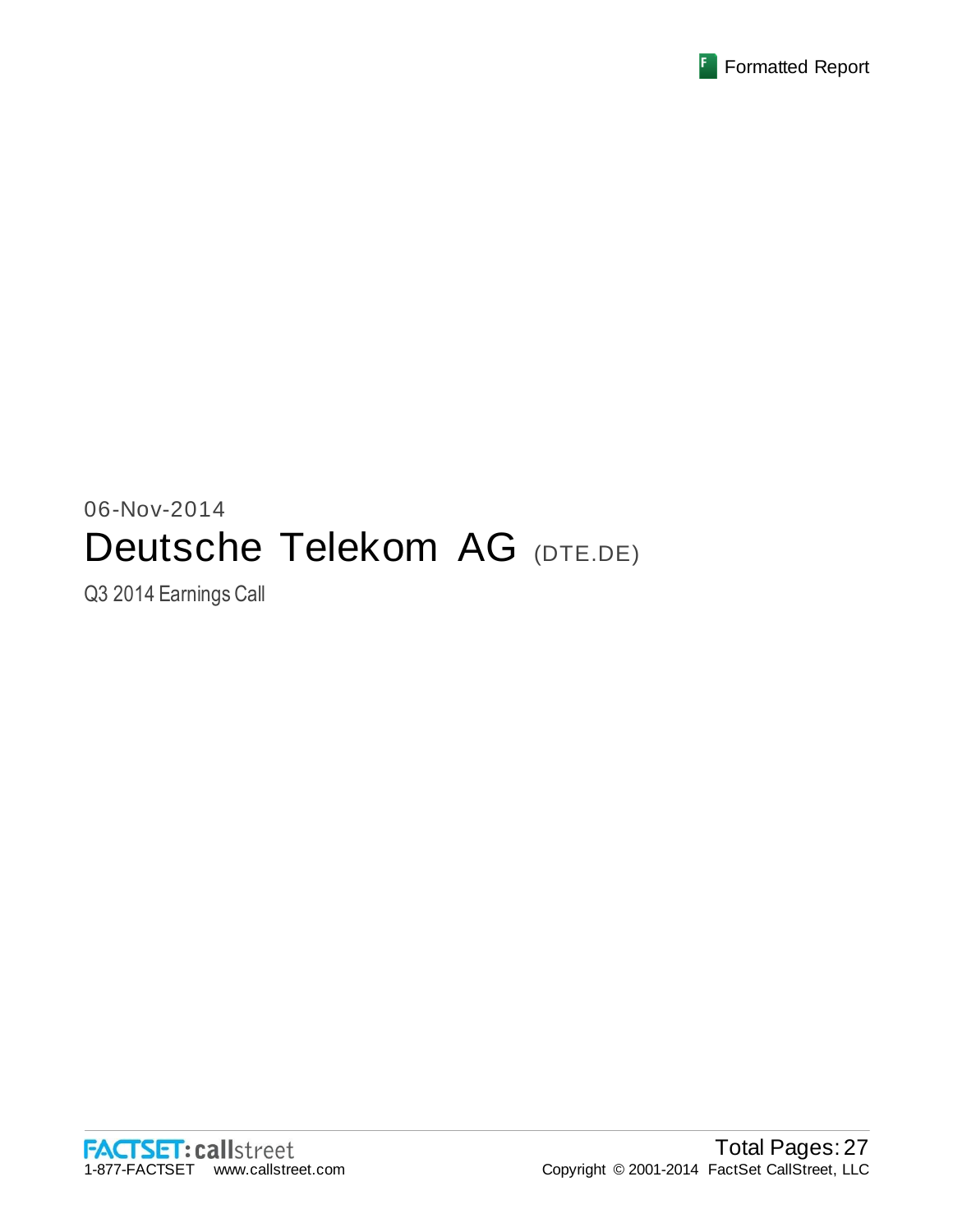# **CORPORATE PARTICIPANTS**

Timotheus Höttges *Chairman-Management Board & CEO*

Thomas Dannenfeldt *Chief Financial Officer*

Stephan Eger *Senior Vice President & Head-Investor Relations*

# **OTHER PARTICIPANTS**

Polo Tang *UBS Ltd. (Broker)*

Mathieu Robilliard *Exane Ltd.*

Frederic E. Boulan *Bank of America Merrill Lynch*

Justin B. Funnell *Credit Suisse Securities (Europe) Ltd.*

Jonathan R. Dann *RBC Europe Ltd. (Broker)*

Ulrich W. Rathe *Jefferies International Ltd.*

Simon H. Weeden *Citigroup Global Markets Ltd.* Ottavio D. Adorisio *Société Générale SA (Broker)*

Peter Kurt Nielsen *Kepler Cheuvreux*

................................................................................................................................................................................................................................

Dominik Klarmann *HSBC Trinkaus & Burkhardt AG (Broker)*

Stéphane Beyazian *Raymond James Financial International Ltd.*

Paul A. Marsch *Joh. Berenberg, Gossler & Co. KG (United Kingdom)*

Nick Delfas *Redburn (Europe) Ltd.*

Jacques de Greling *Natixis SA (Broker)*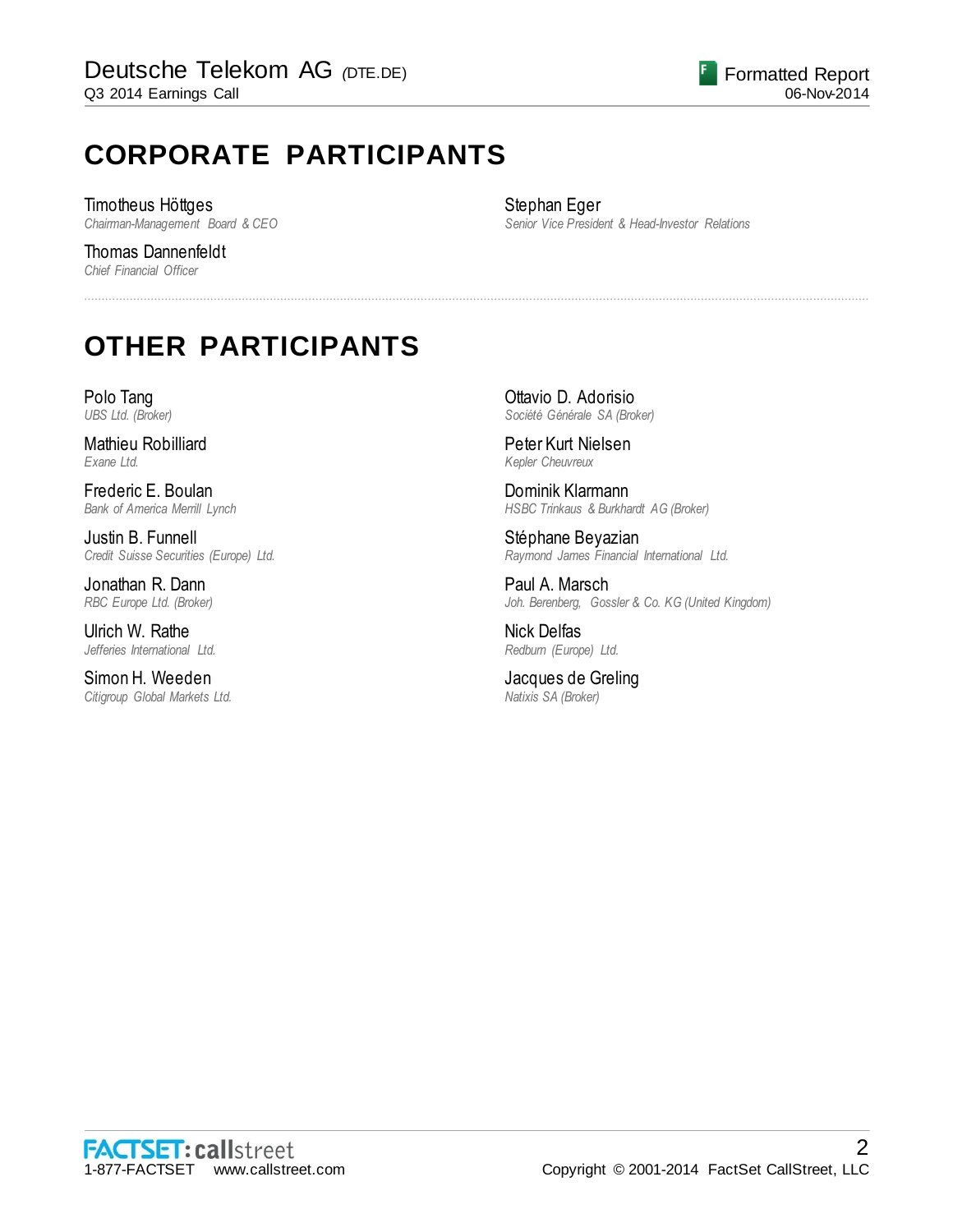# **MANAGEMENT DISCUSSION SECTION**

### Timotheus Höttges

*Chairman-Management Board & CEO*

#### BUSINESS PERFORMANCE REVIEW.....................................................................................................................................

#### Growth Drivers

- And let's start today's call on a very solid quarter here from Deutsche Telekom and give you a brief summary at the beginning what we've achieved in that respective quarter
- What superficially appears to be, apartfrom the stellar continued growth at T-Mobile US which was reported already last week, an unexciting quarter is, if y ou dig a bit deeper, for us a rather eventful quarter where a lot of the transformational changes are happening
	- $\circ$  Be it our IP transformation process in Germany and Europe, where we are leading, let's say, all telcos here in Europe
	- o Be it the integrated network rollout in Germany
	- o Another increase on our CapEx side
	- o And the continued progress on our LTE network in the U.S
	- $\circ$  Or the further acceleration market share wins which we have gained in the U.S. operation

#### Portfolio Improvement

 Second, to balance this out on the financial side with results which either meet or slightly exceed market expectation, makes me personally quite happy about, let's say, the ongoing improvement which we have seen throughout the year here in our Deutsche Telekom's portfolio

#### GLOBAL MARKET PERFORMANCE......

#### Germany

- Now let's go into the markets
- In Germany , we are executing on our integrated network strategy and we have increased our LTE coverage to 79% of POPs and our fiber coverage to 40% of all households, with continued good take -up rates in the new buildout areas
- To give y ou a little bit more flavor, we have now significantly overtaken even Vodafone
- They 've just announced 70% coverage; and 79% coverage is not even country-wise, it's even the near window coverage
	- o So we are leading the pack again with regard to quality on LTE
- We further accelerated our IP migrations to 576,000 customers in Q3, which is now reaching 3.7 million IP customers by the end of September

#### MOBILE

 In mobile, we continue to outperform the market in an overall still declining, but quarter -over-quarter slightly improving mobile market with flat service revenues at Deutsche Telekom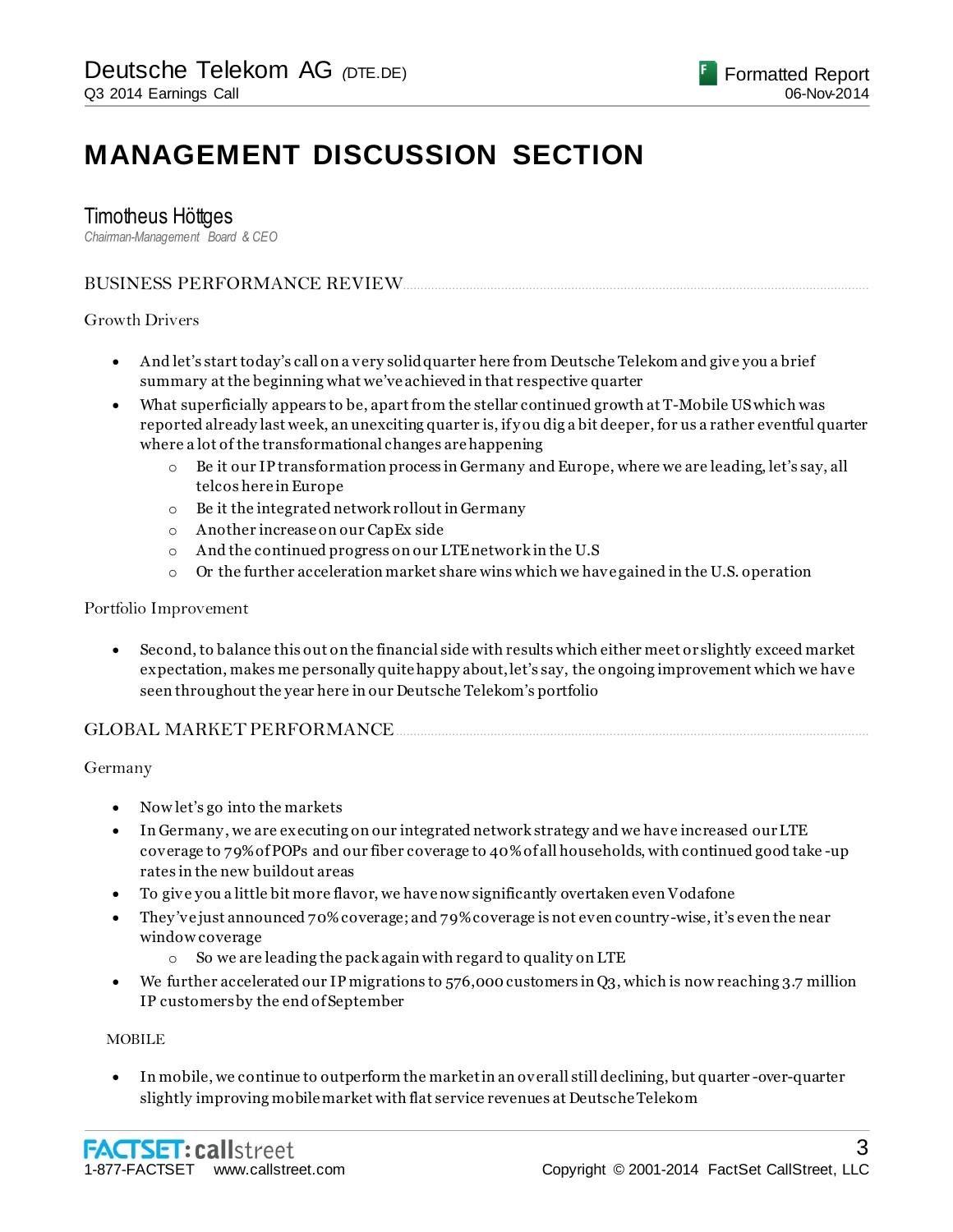- I think even a very good achievement and coming to that later, record sales of the iPhone 6, the strongest quarter we have seen for a long time on this product
	- o So even encouraging

#### BROADBAND

- In broadband, we saw the expected annual Q3 impact on the net adds resulting from the expiration of the huge volumes of the broadband contract stemming from the marketing waves in 2006 and 2007
- I was witnessing this growth at that time
	- $\circ$  So due to the launch of our Magenta EINS coverage tariff portfolio and over 1.3 million vectoring households now being ready for marketing, we see this trend to reverse in Q4 and expect flat broadband net adds at least for the full y ear
- Fiber net adds of 225,000 in the quarter continued the strong trend on previous quarters, almost doubling of the run rate of last y ear

#### US

- In the U.S. we saw improvement as well
- We delivered the strongest ever quarter with over 2.3 million net adds in total, of which 1.4 million were branded postpaid; exceeding market expectations by far
	- $\circ$  And as a result, the T-Mobile US management again raised the guidance for branded postpaid net adds for the full y ear now to 4.3 million to 4.7 million
- Equally important, we again significantly ramped up our service revenue growth to 10.2% y ear -over-year under our IFRS accounting, which is even exceeding our analyst expectation significantly
- Obviously, the market and our T-M US management team expect a stellar subscriber growth, which is now translating into industry-leading service revenue growth; also to be translated into strong profitability growth going forward and will give their full-y ear 2015 guidance with the fourth quarter results in February

#### Europe

- In Europe, we even saw improvements
- Due to our IP migration efforts, we have already achieved an overall 35% IP share of fixed line accesses
- On the mobile network side, we have added 1,900 LTE sites just in the third quarter
	- $\circ$  Overall, by the way, 4 times more sites than one y ear ago; 12,000 sites being added to the LTE coverage in the European entities
- On the financial side, we saw a slightly improved revenue trend in the quarter and continued excellent work on indirect costs, resulting in a very strong EBITDA margin of 35.7% in this respective quarter

#### OTHER HIGHLIGHTS.........

#### Group Business

- On the group level, we delivered a good set of results, in line or slightly above consensus expectation; and they 're on track to reach our full y ear guidance, which we hereby confirm again
- We delivered an organic revenue growth of 1.4% for the group in the quarter, slightly ahead of consensus expectations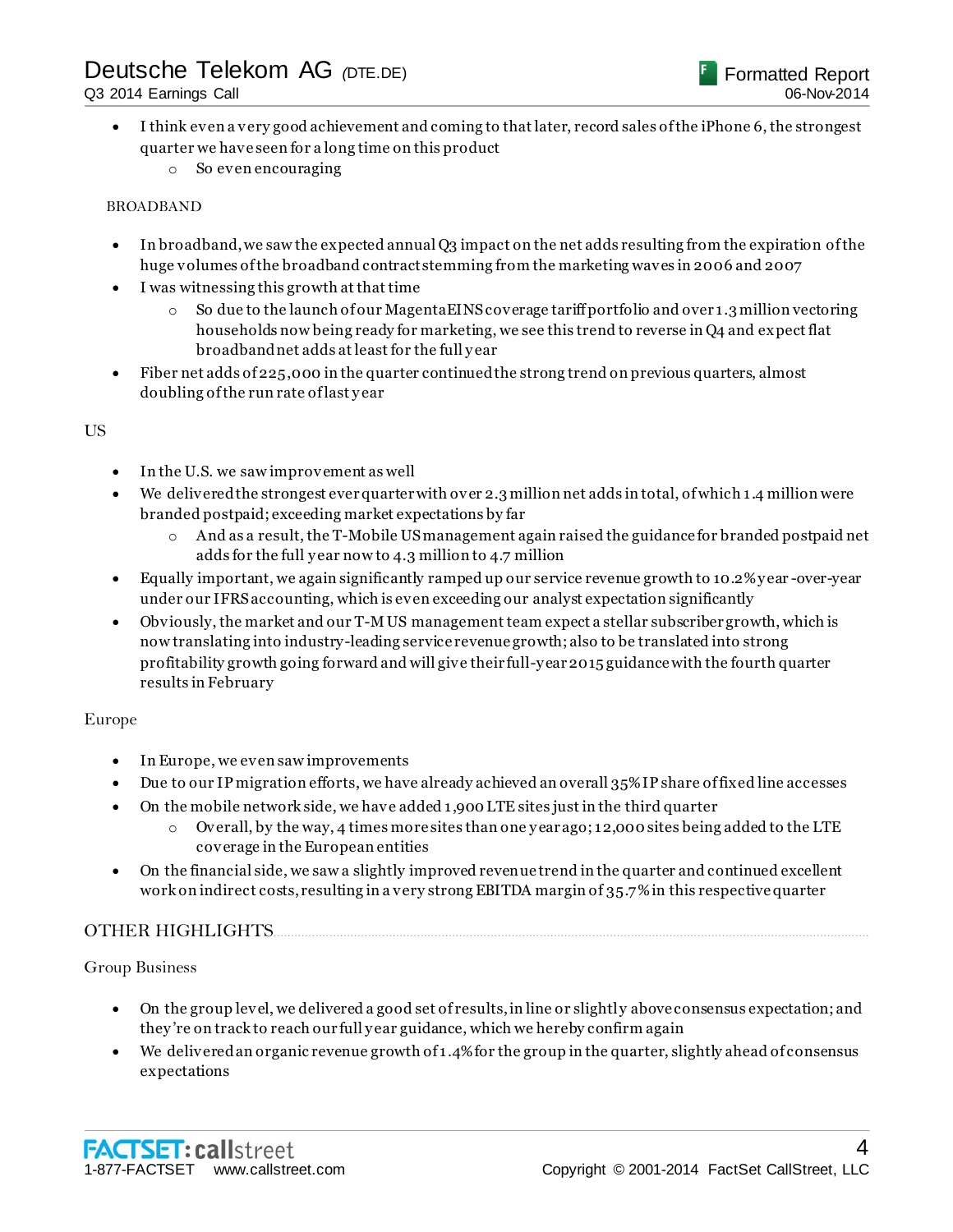- o And Q3 adjusted EBITDA was slightly below of consensus expectation, entirely driven by the stronger than expected customer growth in the U.S
- And on the free cash flow level, we delivered  $\epsilon_1$ . 1 billion in the quarter; on good track for our full-year 2014 target of around €4.2 billion

#### Financial Summary

- So let me summarize our Q3 headline financials
- Revenues for the group grew 0.8% y ear -over-year
- On the reported side, and if y ou look on the organic basis, we have seen an improvement of 1.4%
- This is very, very encouraging and the main driver in this regard was our U.S. operation
- The adjusted reported EBITDA decline of 1.8% was also driven by the U.S
- The organic decline was 0.9%
	- $\circ$  The decline in the adjusted net income is primarily a result of the EBITDA reduction
- And the free cash flow of  $\mathfrak{C}_1$ .1 billion was mainly driven by the expected and well-flagged increase in cash CapEx, a slightly higher operational free cash flow and higher y ear-over-year interest payments
- The biggest driver for the increase in our net debt to  $\epsilon_{41}$ . 8 billion at the end of the third quarter was the big swing in the U.S. dollar-euro exchange rate in this respective quarter, which only accounts for €1.1 billion of the increase

................................................................................................................................................................................................................................

### Thomas Dannenfeldt

*Chief Financial Officer*

### OPERATIONAL AND FINANCIAL REVIEW.

#### Germany

- So let's move to the operational and financial details of the quarter
- Let's start with Germany
- In Germany , we continued to show a good performance in the quarter

#### REVENUES

- The German revenues declined by 1.5% y ear -on-year, which is an improvement versus the second quarter
- Service revenues were basically flat, a slight improvement versus the previous quarter and, again, outperforming the market and taking additional market share
- Core fixed line revenues declined by 2.4%, in line with the second quarter
- I'll come up to this in sort of a deep dive in a second
- And our wholesale revenues shrank by 2.7% y ear -on-year, basically in line with the underlying performance of the last quarter
	- o Main drivers were a continued positive growth trend from excess IP data and a continued negative trend in voice
- And our others revenue rose by 0.4% y ear -on-year due to a strong order volume at our field and desktop service business for small and medium enterprises; a smaller company called RSF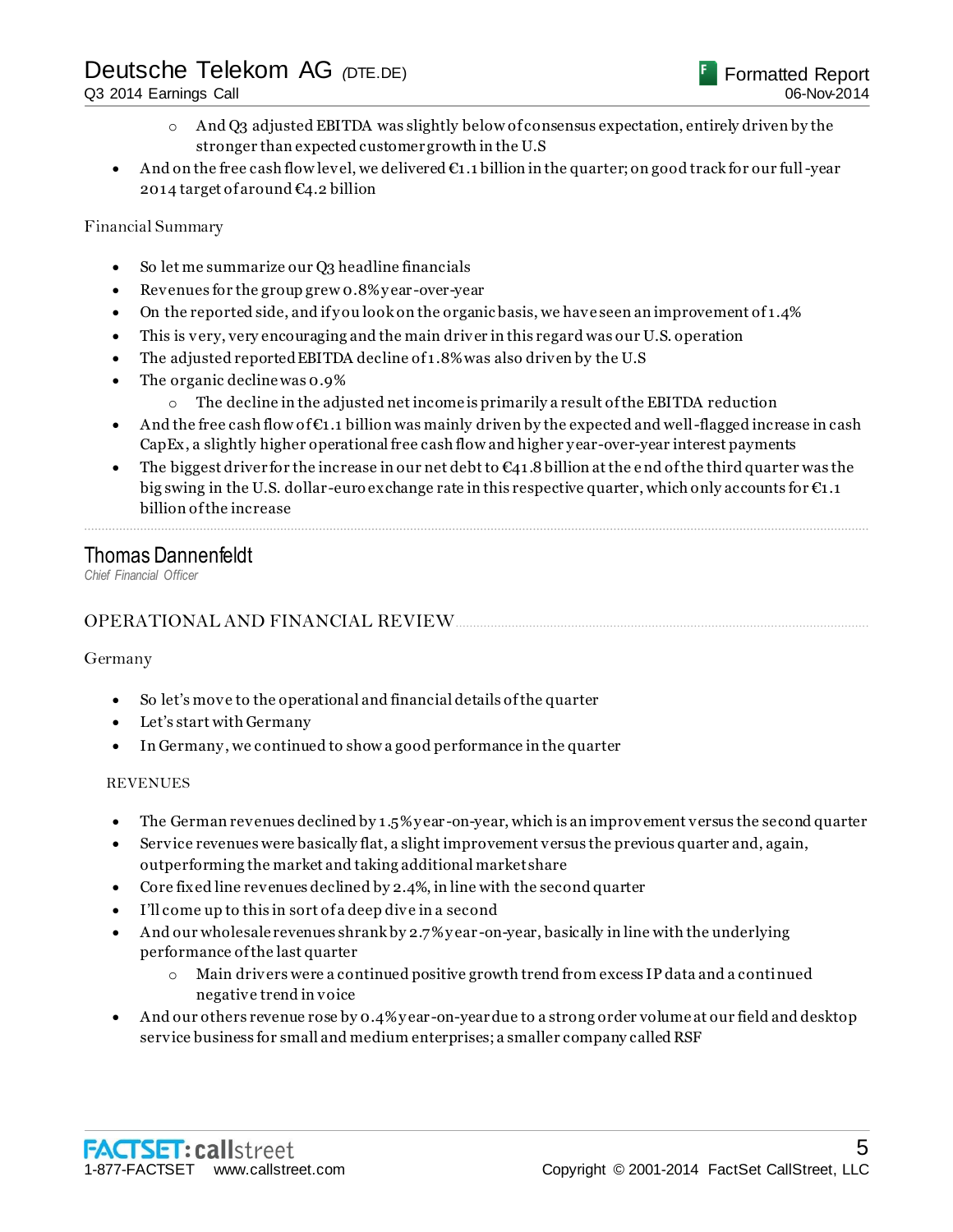#### ADJUSTED EBITDA AND OPEX

- The adjusted EBITDA declined by 2.1% y ear-on-year, a decline with the consensus expectations and resulting in a strong EBITDA margin of 41.6%
- The adjusted OpEx in Germany decreased by 0.9% y ear-on-year, driven by lower revenue related costs like interconnection and also lower IT costsyear-to-date
	- o Partially counterbalanced by significantly higher market invest due to the iPhone 6 launch, and higher technical service costs due to the IP transformation in Germany

#### FIXED BUSINESS

- In German fixed, we saw a solid quarter with the ex pected seasonal Q3 impact we alway s have on broadband net adds and line losses, due to the termination of contracts from the huge 2006-2007 broadband marketing campaigns
- Tim mentioned that already
- I would like to highlight the following
- An almost 25% y ear-on-year reduction in line losses to 193,000, despite 12,000 DTE/LTE wireless broadband customers added in the quarter and the described Q3 impact
	- o This continues our strong y ear-on-year reduction trend of the last quarters; a continued strong growth of new fiber customers, with 225,000 net new additions, of which 114,000 came from our own retail business
- In total, we already have almost 2.2 million fiber customers now in our German network
- Broadband net adds were impacted by the Q3 impact, and was slightly negative
- As Tim pointed out, the early success in our new VDSL rollout areas and the new Magenta FMC proposition, as well as the 1.3 million new vectoring households being up and ready for us to market, leave us confident to get to positive broadband net adds in Q4 and a flat number for full-y ear 2014

#### TV BUSINESS

- On the TV side, we had 59,000 new customer additions in the quarter
- With the launch of our new Magenta-Zuhause-Tarife portfolio, including some new promos, we expect some further push here in the fourth quarter as well
- Coming now to the promised deep dive into our core fixed revenues, which declined by 2.4% y ear -on-year in the quarter, in line with the trend with the second quarter
- Within those, the fixed revenue fixed line, as per our backup definition, declined by 2.5% y ear-on-year; an improvement versus the second quarter
	- o Within these fixed lines revenues, we saw an improving trend in voice revenues, down 6.8% y earon-y ear; a slight sequential improvement in our Connected Home revenues, which dec lined by 0.7% y ear-on-year
	- o This is clearly not yet satisfying and not in line with our set target of 2% growth
- Within the Connected Home revenues, we saw a continued decline of our broadband revenues with 2.9% y ear-on-year; and a slightly improving momentum in our TV revenues with growth of 9.1%

#### OTHER CORE FIXED NETWORK

 In the other core fixed network revenues, we saw the following major trends: the decline of 10.1% y ear -ony ear in our variable revenues was in line with the trend of previous quarters, and i s mainly driven by price, as well as volume decreases attributable to flat rate components; the decline of 7.3% in our add -on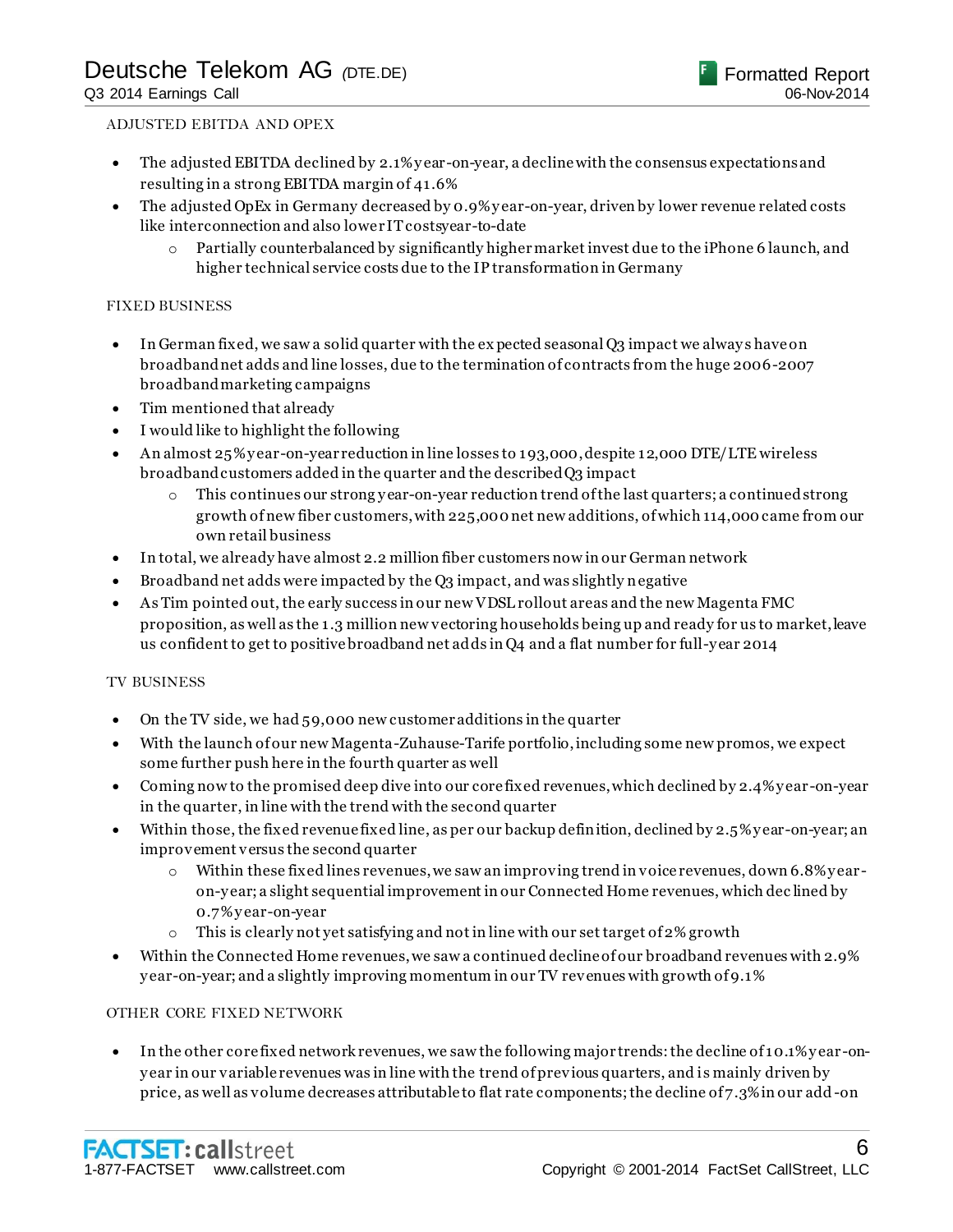option revenues, especially driven by less booking of voice -centric options; and an increase in the other revenues of 5.5%, mainly driven by higher sales volumes of terminal equipment, especially media receivers

#### MOBILE

- So turning to mobile
- The German mobile market service revenues decreased by 1% y ear-on-year in Q3 according to our estimates, an improvement versus the trend in the second quarter and contrary to market expectations
	- $\circ$  Within this market framework, we continued to outperform the overall market and took further market share with our basically flat service revenue year -on-year
- Main drivers over here, an improving trend in our voice revenues, declining by 4.3% y ear-on-year, mainly driven by the fact that prior-year comparison are no longer impacted by the lower voice share as a result of the launch of the new [ph] term 2013 (14:32) tariff grid in May last y ear
- The slight improvement in the SMS revenue declined to now 26.4% year-on-year, and a reduction in the mobile data revenue growth to 11.7% y ear -on-year
	- $\circ$  Mainly driven by the fact that prior-year comparisons are no longer impacted by the higher data share as a result of the launch of the new [ph] term 2013 (14:56) tariff grid last y ear in May

#### MOBILE CONTRACT NET ADDS

- Operationally, we continued our strong performance in the quarter despite the fact that we derecognized 564,000 inactive wholesale cards from one of our service providers
- This, by the way , artificially increases the contract churn
	- o Adjusting for this, our own branded contract churn remains at a record low of 1% level
- By the way , we will continue this policy of derecognition of inactive wholesale cards going forward and expect to peak almost 2 million in Q4 this y ear
- Overall, we had 432,000 mobile contract net adds in the quarter, of which 235,000 were own branded; an improvement over the second quarter and also over the quarter three last y ear
- The smartphone penetration in our own branded retail customer base continued to grow to now 74%, driven by a strong quarter of smartphone sales, with almost 1.4 million in the quarter; clearly, also driven by the iPhone 6 launch
- Positively, the number of LTE customers in our network in Germany again grew strongly to almost 4.7 million at the end of the third quarter

#### INTEGRATED NETWORK ROLLOUT

- Let me now give y ou an update on our progress in terms of strategy execution regarding our integrated network rollout and also our IP transformation in Germany on the following slide 10
	- $\circ$  By the end of the third quarter, we achieved a 40% fiber household coverage and a 79% LTE POP coverage
- We've already migrated 3.7 million retail customers to all-IP in Germany, which translates into almost 30% of all our broadband and 18% of all our fixed lines being migrated to all-IP already

#### US Market

 Let's now move to the U.S. and let me quickly summarize the highlights of the quarter, as all relevant numbers were already reported and discussed by our T-M US colleagues last week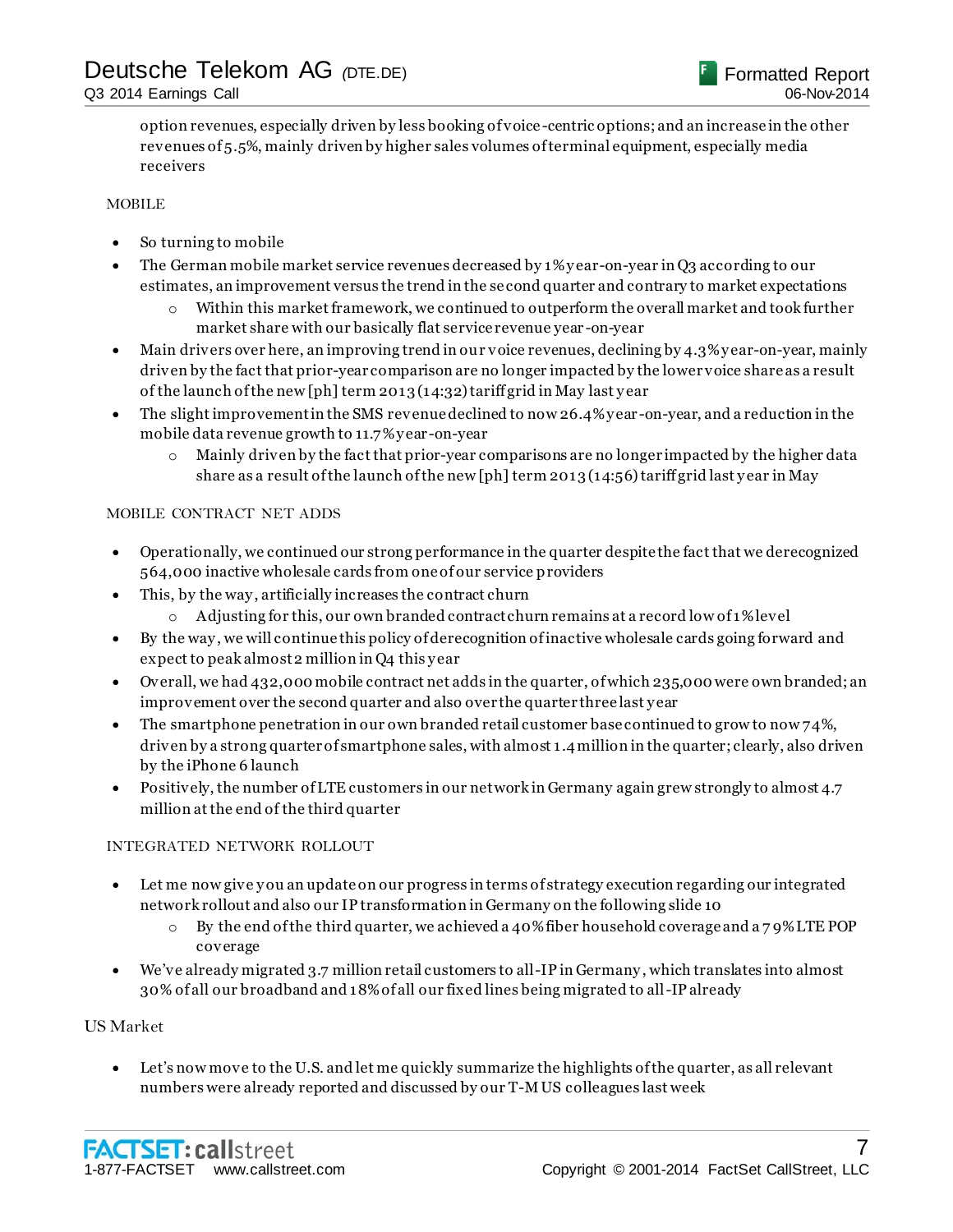- In Q3, T-M US showed its strongest ever growth quarter, with 2.3 million net new customers in total, of which 1.4 million were branded postpaid net adds; leading to another upward revision of the full-y ear branded postpaid net adds target now to 4.3 million to 4.7 million
	- $\circ$  At the same time, we retained our branded postpaid phone churn at a very low level of 1.6% and saw a continued improvement in our customer quality. 53% of our equipment installment plans receivables are regarded as prime to flat y ear-on-year
- The total bad debt expenses at \$85 million were strongly down year-on-year and slightly down sequentially
- As anticipated, service revenue growth in the quarter remain the strongest in the industry at 10.2% under IFRS accounting, slightly ahead of consensus expectations
- Importantly, we saw a first sequential slight growth of 1% in our postpaid phone ARPU of \$49.84 and a flat quarter-on-quarter ex-Q2 non-recurring factor
	- $\circ$  As a result of the much stronger than anticipated custom growth in the quarter, the IFRS EBITDA declined 6.1% y ear-on-year in the quarter
- T-M US management expects to come in at very low end of the EBITDA guidance for this y ear

#### Europe

#### REVENUES

- Now moving to Europe
- Revenues in our European segment declined by 3.6% y ear-on-year on a reported basis and also organically, ahead of consensus expectations
- $\bullet$  This absolute decline of  $\epsilon$ 123 million year-on-year was mainly driven by:
	- o A negative mobile regulation impact of €114 million
	- o A partly seasonally driven lower decline in core tech revenues
	- o And higher revenue contribution from our growth areas
- And on a country basis, we saw the biggest contribution to the revenue decline coming from:
	- o Greece
	- o The Czech Republic
	- o And the Netherlands

#### ADJUSTED EBITDA

- On a reported basis, the adjusted EBITDA in the segment grew by 1.3% y ear-on-year
- The organic growth was at 1.8%, resulting in a strongly year -on-year improved EBITDA margin of 35.7% for the segment, significantly ahead of market expectations
- Main driver for this very strong EBITDA performance were: the continued good execution in indirect cost savings, mainly in Greece, the Netherlands and Hungary
	- o And the y ear-on-year reduced market invest in markets like the Netherlands or Austria where we spend significantly a y ear-ago in the marketing push effort
- Business growth drivers
- We continued to show good momentum in some of our growth areas in Europe

#### BROADBAND NET ADDS

- We showed satisfying growth in TV with 51,000 net adds; now reaching 3.7 million TV customers
- We delivered 38,000 broadband net adds in the quarter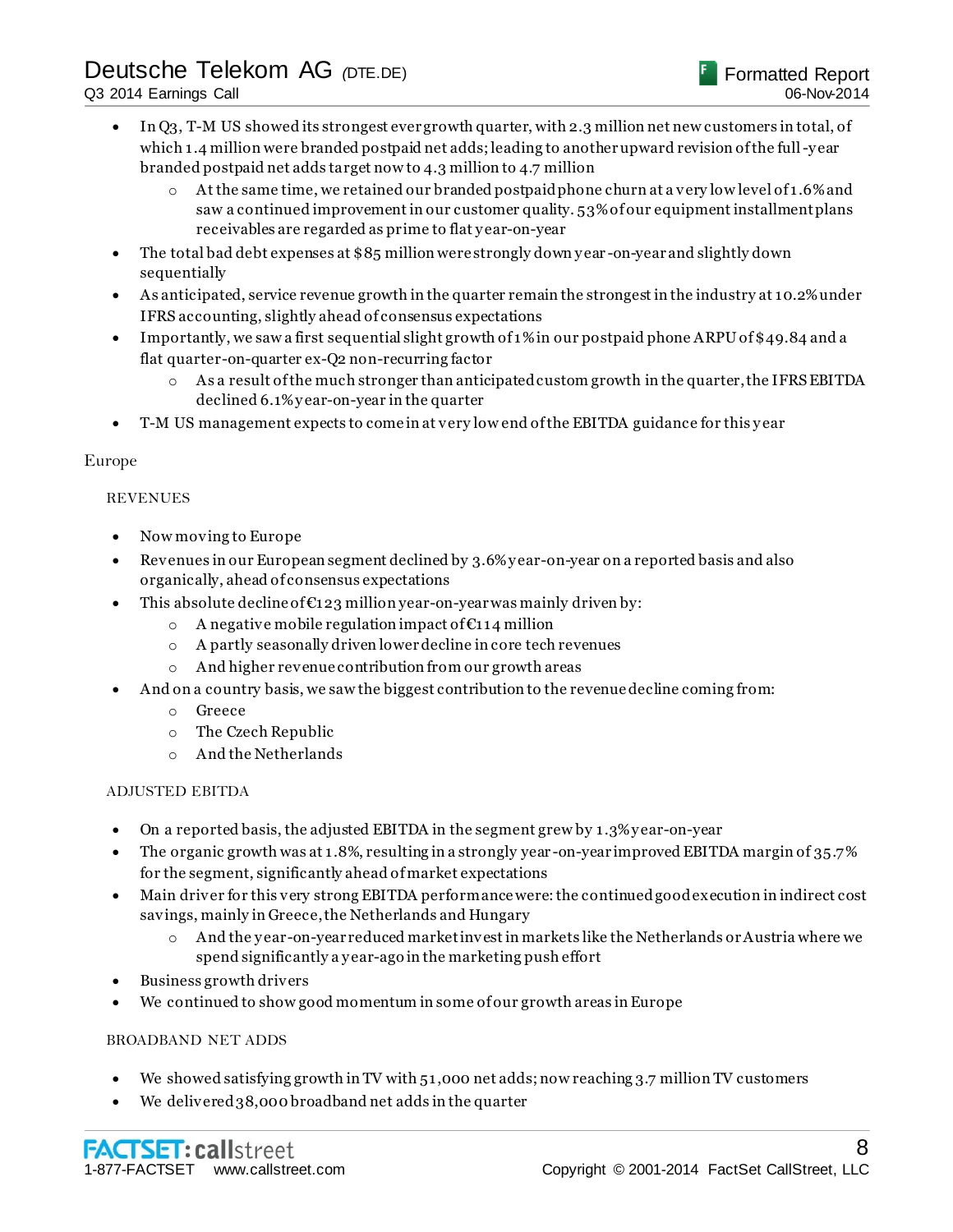Mobile contract net adds, adjusted for the bankruptcy of one service provider in Austria, improved sequentially to 55,000

#### POLAND

- In Poland, we again lost contract customers as T-Mobile tried to end the price war and heal the certain market mobile price level, but its efforts were sabotaged by the Polish incumbent and its aggressive campaigns
- Mobile data organic revenue growth remained solid at 14%, thereby continuing to compensate the decline in SMS revenues
- And our Connected Home revenues accelerated to an organic growth of 8%, especially driven by TV

#### MARKET SHARE ANALYSIS

- Let me give you a quick update on the progress being made on the revenue, as well as the technology and the cost transformation in the segment Europe in this quarter as well
- We made again progress on the revenue transformation with a sequential acceleration in some of our growth areas
- The share of total revenues from our growth areas increased by 4 percentage points y ear-on-year to 26%
- The share of fixed revenues from Connected Home grew by 1 percentage point year -on-year to 22%, driven by TV revenue growth
	- o Especially in Croatia, Greece; and also due to our acquisition of DIGI in Slovakia
- The share of mobile data revenues of overall mobile revenues grew by 3 percentage p oints to 20%
- And the share of B2B and ICT revenues, as total revenues, increased by 0.9 percentage points to 4%

#### COST AND EFFICIENCY

- And progress on the cost and efficiency side included the IP share of all six networks
- Access lines grew by 11 percentage points to 35%, mainly driven by Croatia, Slovakia and Hungary
- LTE sites in service increased by almost 4 times y ear-on-year to almost 12,000
- We have LTE networks in commercial use in 11 of our 12 countries already
- Homes connected with fiber to the home grew by 43% y ear-on-year to around 230,000
- And households passed with VDSL and FTTH technology reached to approximately 6 million

System Solution

- Turning to System Solution
- The third quarter clearly shows signs of the expected cost reduction measures and bearing first fruit
- Order entry in the quarter was strongly up by almost 40% y ear-on-year, mainly driven by a major deal in Belgium
- The reported revenue decrease of 4.9% was driven by telecom IT and the Market Unit, which reported a revenue decline of 4.7% y ear-on-year, in line with the trend in the first two quarters and the projected revenue decline for the full-year 2014 as a result of the restructuring and repositioning of their systems
	- $\circ$  Drivers are, for example, a significant reduction in hardware reselling and cancellation of unprofitable contracts
- The adjusted EBITDA for T-Sy stems was flat y ear-on-year, resulting in a slight increased EBITDA margin of 9.5%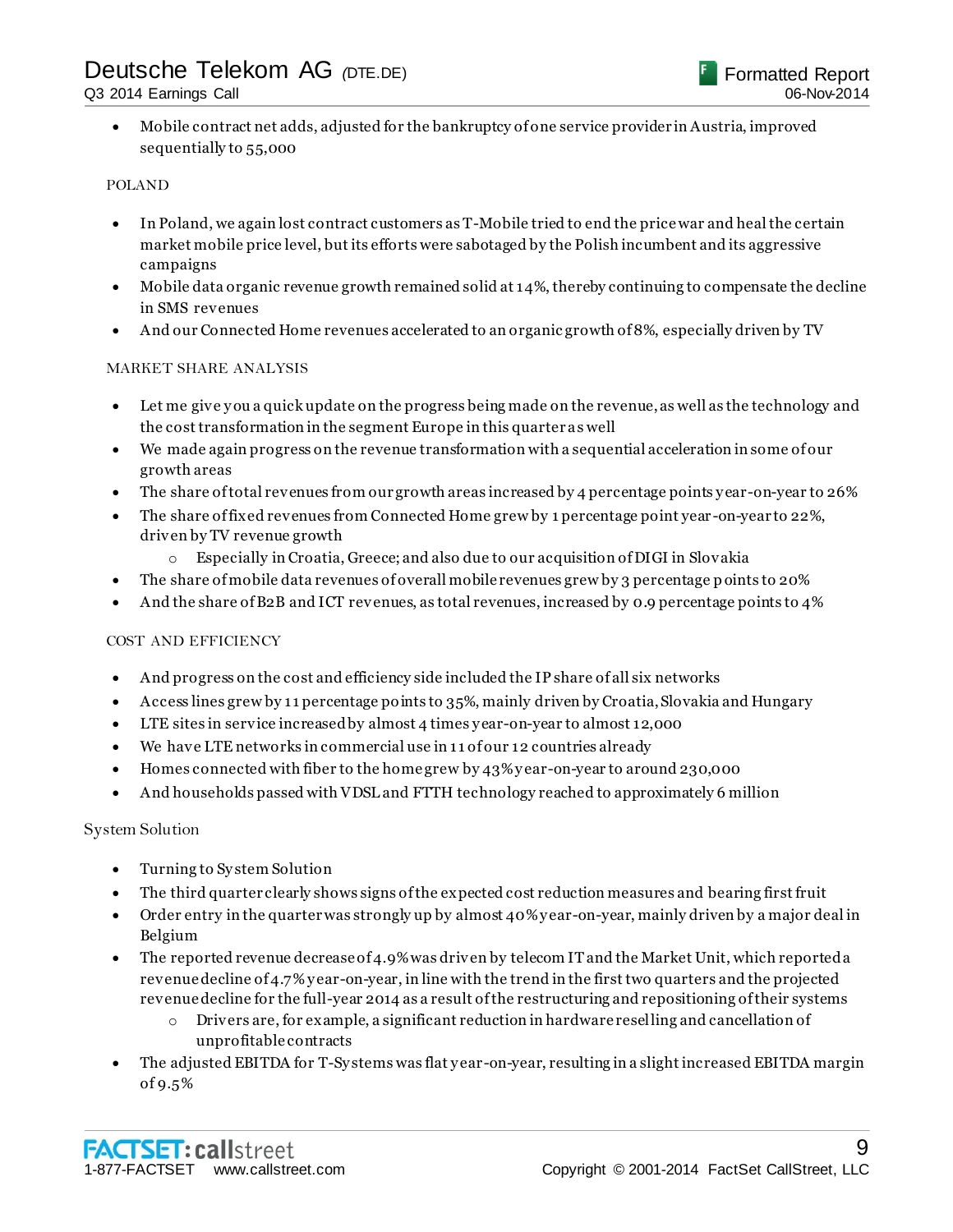- Main drivers were continued efficiency improvement at Tel IT, but also first positive contributions from staff reduction and cost optimization at the Market Unit
	- $\circ$  As a result, the adjusted EBIT rose strongly by 12% y ear-on-year, resulting now in a margin improvement to 2.7%
- Also at the Market Unit, the EBIT margin improved strongly quarter -on-quarter to 3.3%

#### GROUP FINANCIAL RESULTS.....................................................................................................................................................

#### Cash Flow

- So let's now move to our group financials for the quarter, turning to the free cash flow first
- Group free cash flow is down 21.2% year-on-year in O3 to  $\mathfrak{C}_1$ .125 billion, fully on track for our full-year guidance of around €4.2 billion
- Main drivers were: a  $\epsilon_1$ 88 million increase in cash generated from the operations; a  $\epsilon_{233}$  million yearon-y ear higher cash CapEx
	- o Driven by the German integrated network rollout in the U.S.; and a  $\mathfrak{C}257$  million higher other effects, mainly higher interest payment
- Group net debt increased, against our expectation and entirely driven by the significant devaluation of the euro throughout the quarter, to  $\epsilon_{41.8}$  billion at the end of the third quarter
- As you can see from the chart, this currency effect accounts for  $\mathfrak{C}_1$ , 1 billion increase in the net debt in the quarter and completely wiped out the positive free cash flow contribution
- The adjusted net income decreased by 2.8% y ear-on-year in the quarter
	- $\circ$  Mainly driven by the decline in adjusted EBITDA; the increase in D&A in the U.S. and here predominantly due to the entrepreneurial decision to keep the investment level in the U.S. high; and the accelerated depreciation of the Metro network
- The ROCI benefited as in previous quarters from the book gain o n the sale of the Scout24 stake, and stood at 6.3% at the end of the third quarter

#### Balance Sheet

- Turning to our balance sheet ratios
- Net debt-to-adjusted EBITDA remained flat at 2.4 times as a result of the small sequential increase in net debt
- Assuming no further dramatic currency movements for the remainder of the y ear, we expect the net debt to decrease again in the fourth quarter
	- o However, we have to be aware of the potential impact of the AWS auction in the U.S
- The equity ratio decreased slightly to 27.2% due to the slightly higher asset base
- With regard to our comfort zone ratios, we are in the green with regard to all ratios; and our rating remains stable at BBB+ level with major agencies and stable outlooks
- $\circ$  As a result, we continue to get excellent funding conditions in the debt capital markets ................................................................................................................................................................................................................................

### Timotheus Höttges

*Chairman-Management Board & CEO*

#### CLOSING REMARKS

• Now, gents, first, thank you for your patience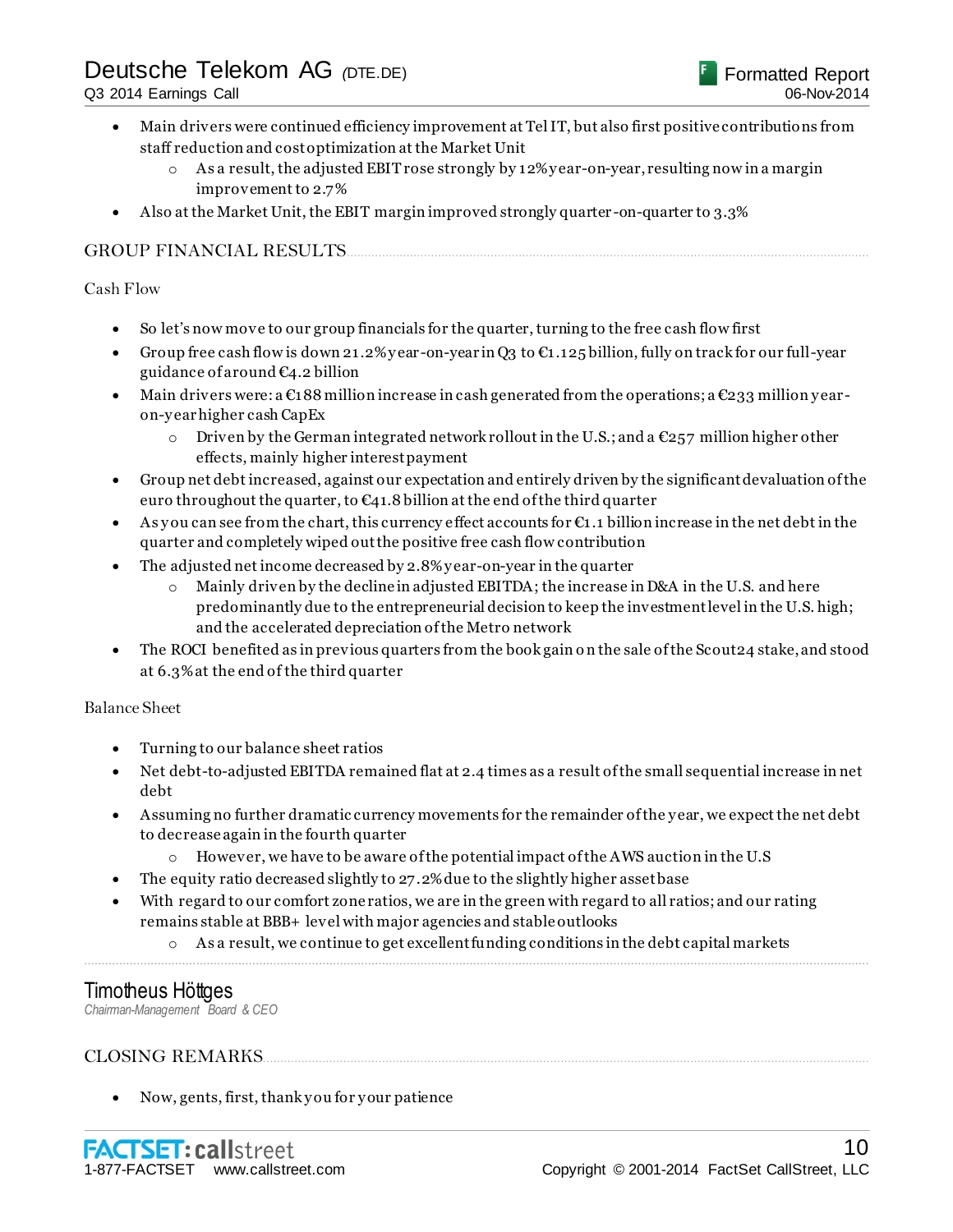- And I'm sorry again for the cut-down in the meantime
- I will now make an operating, controlling session at Cisco and with the internal IT team
- Be assured on that one, because I stand with my team for execution and delivery and not for underperformance
	- o So sorry for that one
- Second, y ou see even a little bit, hopefully, of our service mentality here within the IR team
- We have now extended our session by 45 minutes, and I hope that we have covered your questions in the same way as we always did

#### Upcoming Events

- So we are now going on a road show to Paris, Zurich, London and so forth
- We will meet a lot of you guys in Barcelona, where we will present with a big team
- This quarter was encouraging for us because it shows in every segments improvements, not only from a market side, but even from an EBITDA perspective
- We are already in preparation for our Capital Markets Day where we're going to present y ou the whole story and, let's say, the execution according to our strategy
	- o And it will be an intensive debate about network buildout, intensive discussion about customer growth, and an extensive discussion even about the planned IP and the IP migration, which we are driving within the infrastructure
- And there will definitely be even, as alway s, a new attempt towards the cost efficiency within our organization

................................................................................................................................................................................................................................

I'm looking forward to meeting y ou all physically in short notice

# **QUESTION AND ANSWER SECTION**

### **Polo Tang**<br>*UBS Ltd. (Broker)* **Polo Tang**<br>UBS Ltd. (Broker)

I actually have two questions. The first one is could y ou talk a bit more about the take -up of y our MagentaEINS bundles? So is it getting a lot of traction? And if so, why is it getting traction? Is it because of the bundle discount or is it because of the faster mobile speeds?

And my second question is really just about pricing in the German mobile market. What have y ou been seeing recently? And is there any impact from Drillisch and their recent LTE promotional offers? And do y ou see Drillisch as a risk to the market? Thank y ou.

### **Timotheus Höttges**<br>Chairman-Management Board & CEO *Chairman-Management Board & CEO* A

Hey , Polo. This is Tim. So the first thing, the MagentaEINS is a big opportunity for us. It's not just a new product or a new kind of pricing which we put into the market, it is the combination which we always have to see with the buildout of our mobile infrastructure and the VDSL and vectoring technology.

................................................................................................................................................................................................................................

So this is at one point in time coming together, because what we have with the huge buildout which we are taking – with the huge CapEx which we are putting into the market, especially here in Germany , in the U.S., but even in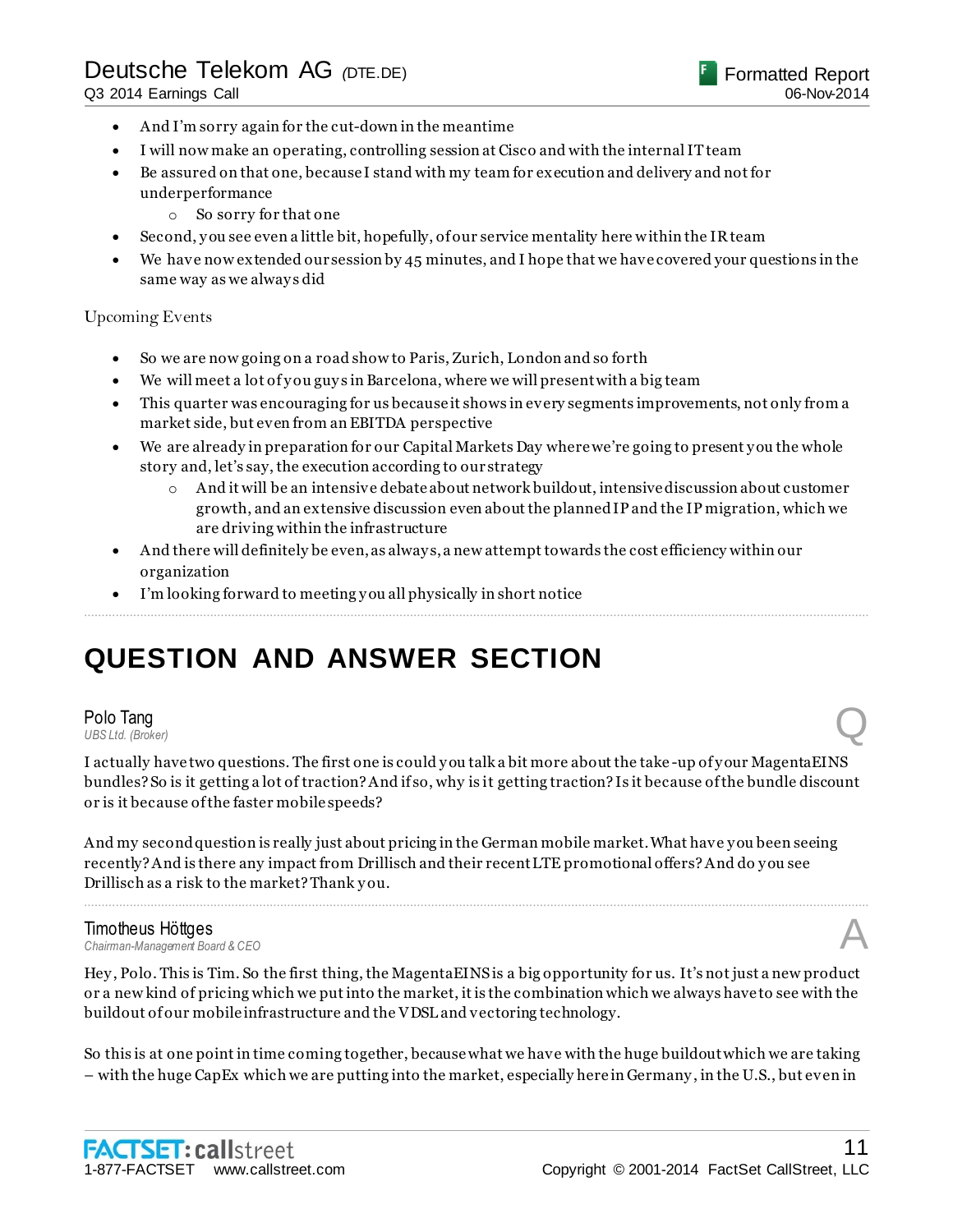Europe, we are creating new opportunities for upselling. And one o f the upselling opportunities for us is Magenta One.

So we could tap on the cable side new customers, which do not have a mobile offer. We could even tap on the base where we have our customers only using DSL and upselling TV, or we could even approach bo th angles and offer them higher downloads and bandwidth speed within the infrastructure. So the network buildout in MagentaEINS, it is something which we have to manage.

Now looking forward, honestly, I do not want to release the numbers today, because at one point in time we want to talk about big numbers. So we're just after launch. The message I like to convey is that we are very encouraged about the feedback of our customers so far, and that there is a pull from the customer side with regard to MagentaEINS.

We were really leapfrogging the German market as the first player. The campaign resonated very well with our consumer base; and even MagentaEINS is simply understandable from a customer perspective, but that even this brand seems to work very nicely. But give us a little more time to really talk about severe developments.

Now going to the mobile side, on the mobile side, look, the thing which is important for me to say is that the discount Drillisch is granting is not as big as the company news flow might suggest. At least, I do not see them at that point in time. Yes, their tariffs might be  $\epsilon_5$  to  $\epsilon_1$  obelow an equivalent SIM offer from other MVNOs and they even include 4G, but the positioning of Drillisch and the way how they are selling its products and the way how the brand is positioned, tell us the big brands here in the German market is something where it's a long way to go to really , let's say, challenge our very good price for quality or quality for price proposition which we have developed over the last year.

................................................................................................................................................................................................................................

So, therefore, let's see how this is going to evolve. Overall, I think we do not share the view that the price competition is going to heat up significantly.

### Mathieu Robilliard **Mathieu Robilliard**<br> *Exane Ltd.* Q

Two questions please. First, with regards to the U.S., growth numbers obviously in terms of net adds and company maintained the EBITDA guidance. My question there is how do y ou balance growth versus free cash flow generation? I think y ou're suggesting that in Q4 y ou probably will have less net adds. Is that a voluntary decision because you want to remain within the EBITDA guidance, or is it because you think the market is may be less attractive in Q4? If y ou could give us a little bit of color on how y ou think and how y ou manage that balance that would be very useful?

And second, with regard to cost cutting in Germany , very strong cost cutting. I mean, this y ear has been clearly showing a lot of progress. Is there much left for 2015? Thank y ou.

................................................................................................................................................................................................................................

#### Timotheus Höttges

*Chairman-Management Board & CEO* A

So let me start with our U.S. operation and with our business success here. First, look, it's a great thing what we're experiencing here, and it's for me, at least looking at what John Legere, Mike Sievert and the team is doing, one of the most impressing marketing stories I've ever seen, at least witnessed in the telecommunication market. So I'm very lucky that I'm part of the success here.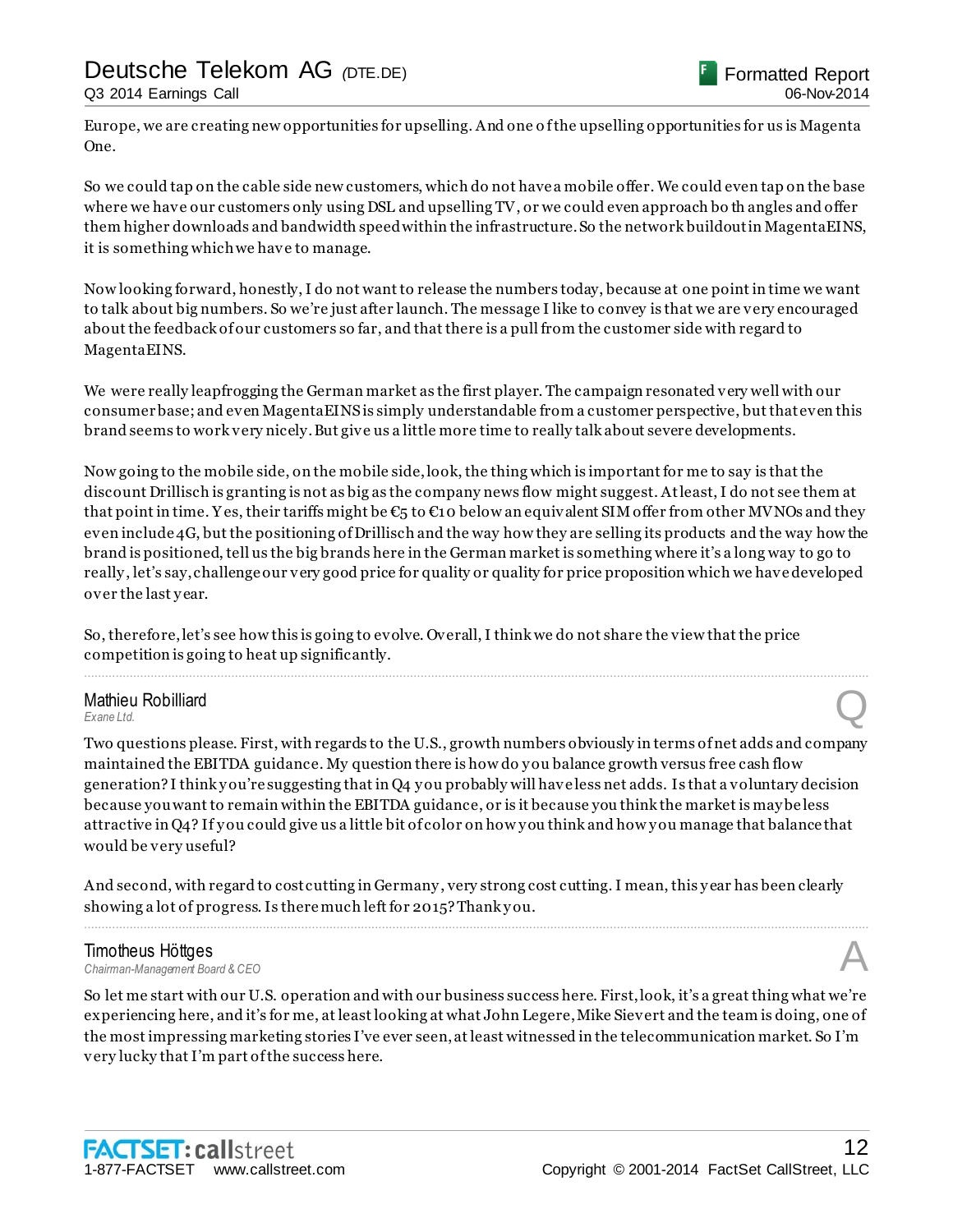And if y ou talk about marketing stories, marketing stories are never about price only. And if y ou look to the uncarrier story, and we have now seen the...

 $[audio gap](32:37-32:52).$ 

# *Chairman-Management Board & CEO* A

**Timotheus Höttges**<br>Chairman-Management Board & CEO

So, sorry . We are back. So this was a live IP migration at Deutsche Telekom. I feel very sorry for this interruption, but we were cancelled here from the Deutsche Telekom network to the conference here. So I hope everybody is back. So, sorry for that.

................................................................................................................................................................................................................................

Now going back to the question with regards to the U.S. Again, the situation is that it was our seventh uncarrier move and we have been so far very disciplined in the way how to balance revenues on the one side and growth on the other side. The intention was alway s to create customers, to create revenues, to create EBITDA, free cash flow, which is then enabling us on a self-funding basis to invest into the infrastructure. This was and this is our clear intention towards the U.S. entity.

Now, this now seen, with regards to the competition here, we were very successful in the second quarter. We had this promotion on our  $[\text{ph}]$  4,400 (39:17) initiative. We had our initiatives on the –which was, by the way, finalized by the end of this month; and we have had a lot of, let's say , additional bargains from a cost reduction perspective. Braxton stated that, I think, in the U.S. earnings call that the team is as well working on a number of top line and cost initiatives that would help them to fulfill the full-y ear EBITDA line.

There is a big benefit, which is coming from the close-down of the MetroPCS CDMA network in two respective cities, Boston and Las Vegas. They were shut down in July and they are helping us on the cost side. So their sy nergy is something which is reducing overall the cost perspective. And there have been, as well, the initiatives from the market side, which were helping us on top of that. So we are quite confident that we are able to reach our EBITDA line, which we have laid out for the end of year. The expectation is to come in at the very low range of the guidance, which we have laid out.

................................................................................................................................................................................................................................

### Thomas Dannenfeldt **Thomas Dannenfeldt**<br>
Chief Financial Officer<br> **A**

This is Thomas. On the cost cutting in Germany, I think there are a lot of elements we've seen performing well this year. Telecom IT, we said we would use the total spend by  $\mathfrak{C}_1$  billion between 2011 and 2015. We are well on track here. Same holds true now for the Market Unit where the cost reduction is kicking in. And also on the German business y ou've seen the OpEx reduction working well in Q2. It seems like in Q3 it's slowing down, and the reason for that is higher SSC [ph] CRC (41:20). And to be honest, I think that's a good message. It's a good message because it's reflecting a very rich mix of MRC we're selling in the marketplace that is driving the SSCs and [ph] CRCs (41:33), but obviously as this is coming with good profitability, I'm comple tely fine with that.

And y our question was basically, is there much scope left for 2015. I can tell you in our industry there's continuous and alway s room left for reducing the cost. That holds true for each and every segment of that group here. And I think we will give y ou detailed update on the Capital Markets Day by the end of February about the figures.

................................................................................................................................................................................................................................

#### Stephan Eger

*Senior Vice President & Head-Investor Relations* A

Thanks, Thomas. Matthew, I hope y ou got all the two questions, answers on y our questions. If not, we'll obviously call y ou even then thereafter. Next one on the line is Fred Boulan from Merrill Ly nch. Fred, please go ahead.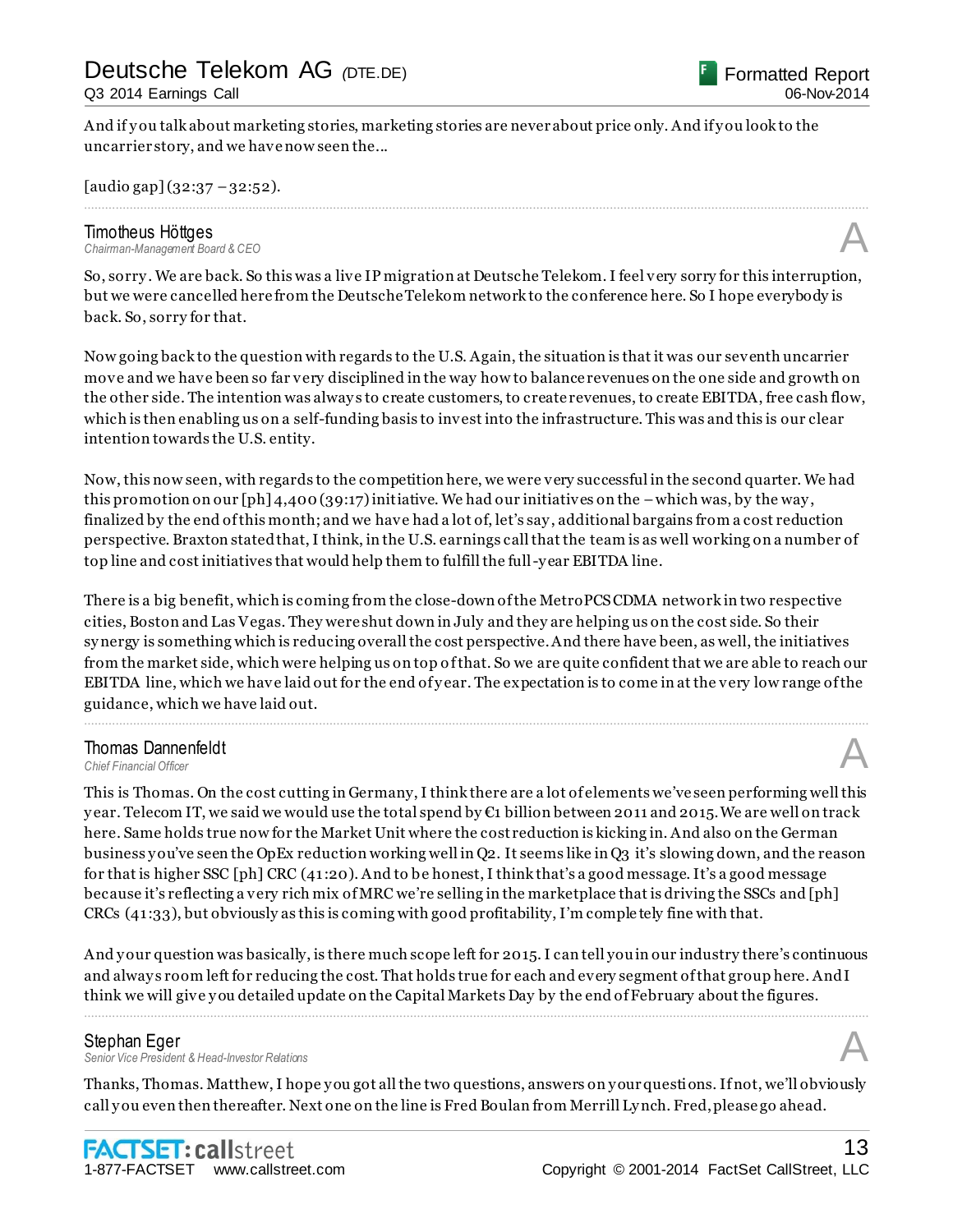Hey . Thank y ou very much for the question, a couple of points. Firstly, on the cash flow, if y ou could just discuss y our expectations for working cap, receivable factoring and restructuring costs for this y ear, and any views at this stage about 2015 CapEx?

And secondly, I just want to come back to the U.S. and y our strategy here for the Iliad episode. So in particular, views on network and financial strategy in y our coming spectrum auctions. Is the message still that TMUS will have to re-lever to pay for the [ph] TWS 3 (42:48) spectrum or you could help them to go through that short-term cash call? Thank y ou very much.

................................................................................................................................................................................................................................

### **Thomas Dannenfeldt**<br>Chief Financial Officer **Thomas Dannenfeldt**<br>
Chief Financial Officer<br> **A**

Fred, I'll take the first question on the cash flow, free cash flow bridge for 2014. As you know, we guided the EBITDA around  $\epsilon_{17.6}$  billion. You should expect the CapEx, excluding the spectrum on  $\epsilon_{9.3}$  billion and interest level of roughly €2.5 billion. The cash tax is around €0.6 billion and y ou know we have regular asset sales every year that's around €0.3 billion level. The dividends we're going to receive is also €0.3 billion level, and then others and that is including the working capital and the restructuring payments, about minus  $\epsilon_1$ , 6 billion which then totally sums up to the around  $C_4$ . 2 billion for the free cash flow as the guidance. Now I hand over to Tim for the U.S. question.

................................................................................................................................................................................................................................

**Timotheus Höttges**<br>Chairman-Management Board & CEO *Chairman-Management Board & CEO* A

Look, with regards to the question on the U.S. spectrum auction, the first one is to be very precise here, we are not able to take any answers or any questions regarding the spectrum or our spectrum strategy due to the anticollusion period in connection with the pending AWS re -auction. So please understand that, that this is impossible for us now to go down to that one.

With regard to our overall strategy for the U.S. situation, look, this is a business which is creating value. And we have just since the beginning of our journey with MetroPCS and on the New Y ork Stock Exchange; we have improved our customer base by 55%. We have gained 19 million new customers and we have cr eated a customer base of 53 million consumers in the U.S. Now do I expect revenue improvements? Y es. Do I expect EBITDA improvement? Y es. Do I expect free cash flow improvement? Y es. So there's a very clear expectation that this customer growth is creating even financial benefits throughout the y ear.

Now looking with regards to investments, on the network side we have stemmed a big portion of it already, 250 million pots. So there's huge opportunities to harvest. And with regard to spectrum in general, I could tell y ou spectrum is normally an asset, which is not losing its value. So even from that one I'm not concerned at.

With regard to the balance sheet, it's a self-funding initiative where we are confident that this is going to be or able to handle this within the U.S. portfolio and the U.S. asset side. So I do not see that with our good starting position and with the good position which we have achieved, that there is any hurry at that time [indiscernible] (46:03) portfolio. Now with regards to the market environment and y ou've just seen the numbers of Sprint recently, I think this bifurcation of Verizon and AT&T on the long-term isn't healthy.

So therefore either the regulators should do something about it, which I do not expect, or maybe mid -term we alway s have said that consolidation would improve the competitiveness towards AT&T and Verizon. So therefore our strategy towards kingmaker asset is not changing.

Formatted Report

06-Nov-2014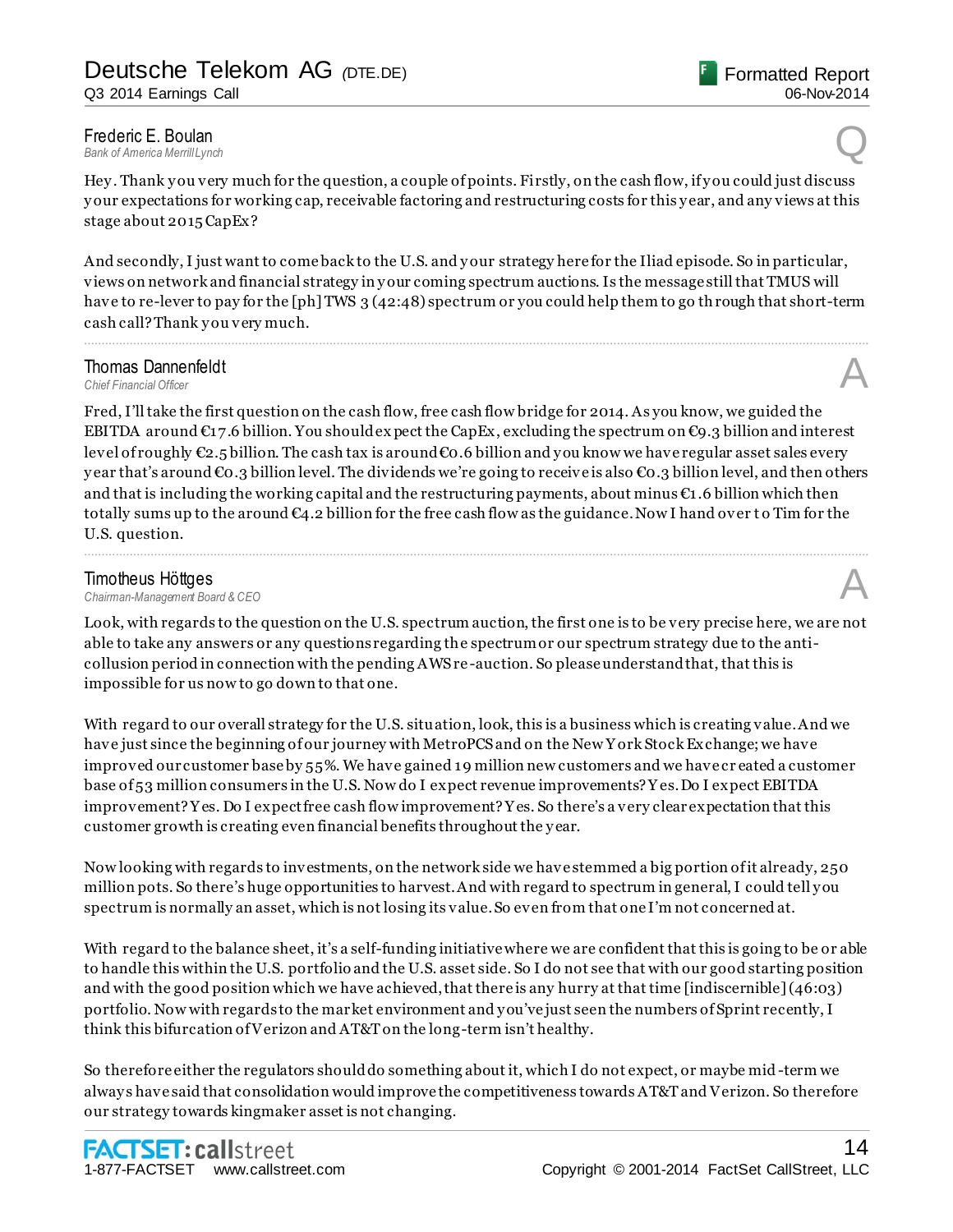**Justin B. Funnell**<br>Credit Suisse Securities (Europe) Ltd. *Credit Suisse Securities (Europe) Ltd.* Q

Y eah, thank y ou. A couple of detailed questions, please. On y our German mobile markets estimates you I think have it at minus 1% in Q3 from roughly minus 2% in the first half. Just wondering what y ou thought was driving that? It's obviously not a huge change, but is that a 4G effect or so mething else coming through?

Secondly, line loss for the unbundlers, a rather new and positive trend. The unbundled lines were down  $\epsilon_{150,000}$ in Q3. Just wondering what y ou're seeing going on amongst your friends in the unbundler community. How much are they losing momentum as demand shifts to fiber? And could y ou make any predictions about where unbundled lines are going to go over the next y ear or two?

Finally , the turnaround in Europe. Obviously very welcome after several y ears of weak trends there. Are there some rather one-off effects in Q3, or is there something we can look forward to for future courses as well? Thank y ou.

................................................................................................................................................................................................................................

**Timotheus Höttges**<br>Chairman-Management Board & CEO *Chairman-Management Board & CEO* A

I'd like to start with the first part of y our question with regard to Europe and the positive development we have seen there. And honestly, yes, I found this quarter result quite encouraging. The reason why I find that encouraging is, first, we have seen price stabilization. In some of the markets we were even able to upsell, so increased, improve our revenues per customers in this market, so there's more discipline coming to that market.

Second, I'm positive due to the fact that the cost discipline and the way how we reduced our cost in the European footprint is stunning, because, to just give you a number, we have seen in Europe a decline on the cost by 6%, almost 6%. So this shows that on the indirect cost side there's a new attempt, a new approach from Claudia Nemat and his team to improve the productivity and the efficiency within the organization.

Thirdly , we are following the same strategy as we are doing it in our German entity , a fixed mobile converged approach and upselling on our new products like TV. And in TV, we are in most of the markets already a market leader. So all of this together is giving me much more confidence. Do I see overall an improvement on the macroeconomics? We've seen slightly an improvement, y es, but I think it is too early to say it is a turnaround in the Eastern European markets, but at least it is even not worsening from our perspective here.

So therefore our overall, yes, we were positively encouraged by the development in Europe. Now may be one last sentence on Europe. If y ou look into the mobile environments, y ou would find that we have ga ined slightly market shares in eight out of the 11 markets. So even here you see it is not coming at the expense of our consumers or growth on the market share side. So therefore let's see how this develops. A swallow doesn't make a spring, but we are much more positive with regard to the disciplined execution in Europe. Now with regards to the German mobile market, I like to hand over to Thomas.

................................................................................................................................................................................................................................

### **Thomas Dannenfeldt**<br>Chief Einancial Officer **Thomas Dannenfeldt**<br>
Chief Financial Officer<br> **A**

Y eah. Thanks, Tim. I think on the improvement on the overall mobile market. It's not like something big happened. I think it's a little bit more focused on richer MRCs by getting more quality focus in the market. E-Plus is improving a little bit. Vodafone is, as known, bringing more CapEx into the market. So those are very different elements of that kind of improvement, not a substantial single change. That's at least our assessment, knowing that there are only two having reported, us and E-Plus so far; and Vodafone and O2 we still don't know, but not a big element, but a combination of smaller activities.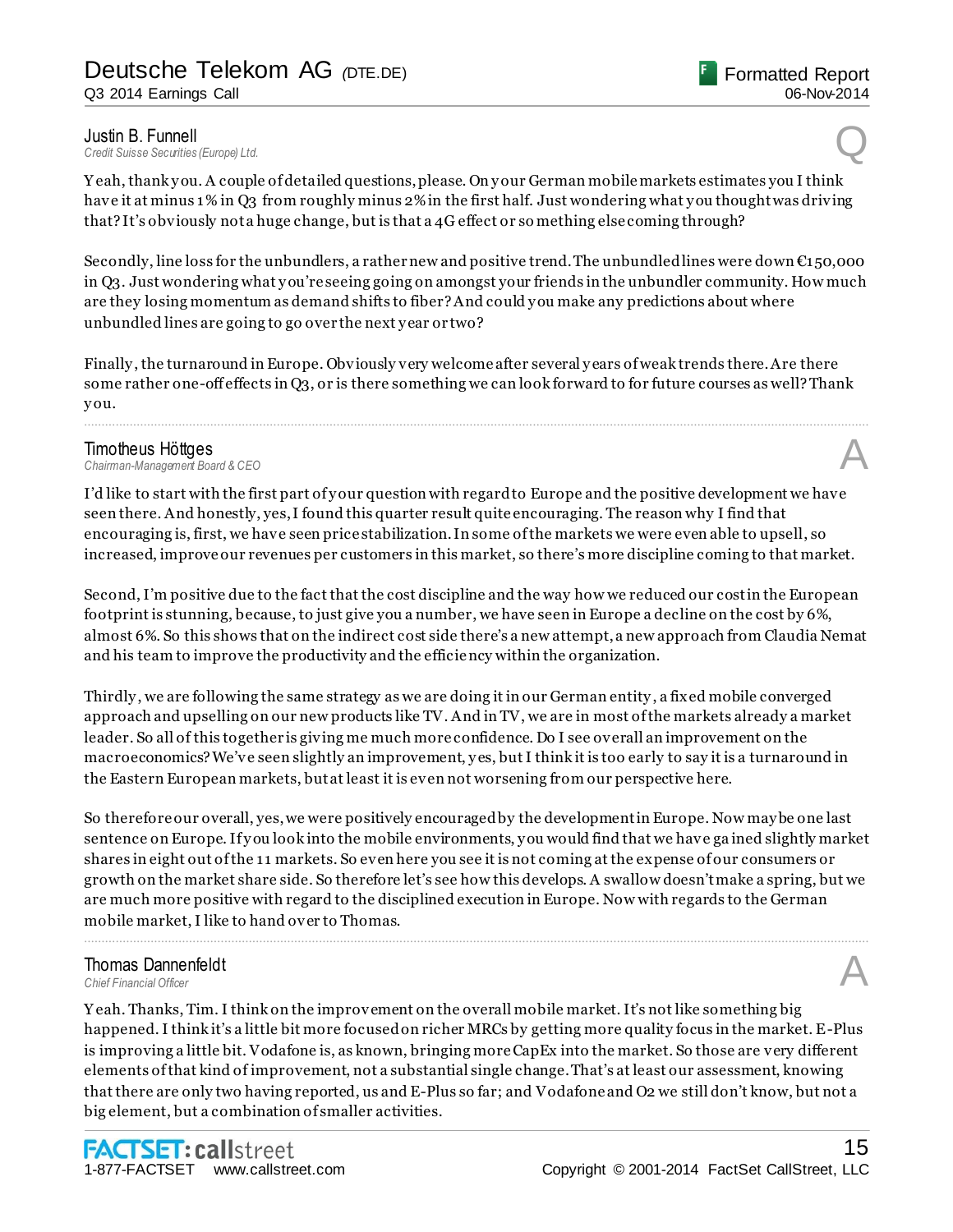On the line losses for unbundlers, basically the intention of the contingent model we have out there is to move our wholesale partners to bring the customers being on ULL into the contingent model and using the new ne twork. We have an SSC on the fiber customers. The wholesale numbers are improving there. There's a strong growth element in there. And obviously that's then, as a consequence, also reducing the ULL numbers. So that's something we intend with that model. And the faster it goes, the better the utilization on our new network is. So basically we are looking at that positively. As long as, as I said, the fiber customer numbers on wholesale are improving that way.

................................................................................................................................................................................................................................

**Stephan Eger**<br>Senior Vice President & Head-Investor Relations *Senior Vice President & Head-Investor Relations* A

Thank y ou very much. And let's continue with Jonathan Dann from Roy al Bank of Canada. Jon, please go ahead. ................................................................................................................................................................................................................................

**Jonathan R. Dann**<br>RBC Europe Ltd. (Broker) *RBC Europe Ltd. (Broker)* **Q** 

Hi there. It was just a question on the balance sheet and dividends. I mean I appreciate there is I suppose an unknown relatively large U.S. spectrum auction. Do y ou think we're at the stage –I mean consensus assumes revenue EBITDA growth. Are we at the stage where we can start to think about dividends per share growing with the current balance sheet? Hello?

................................................................................................................................................................................................................................

#### Stephan Eger

*Senior Vice President & Head-Investor Relations* A

Hello, guy s. We're back. Apologies for the second cut off. Obviously we will be prolonging this conference call to get all of y our questions addressed in the hope that we don't produce another, third cut down. Luckily, we are a telecom company. So if I may ask Jonathan to repeat his question, please.

................................................................................................................................................................................................................................

### Jonathan R. Dann<br>RBC Europe Ltd. (Broker) *RBC Europe Ltd. (Broker)* **Q**

[indiscernible] (57:14) …the trends. Looking at the forecasts, revenues, EBITDA are growing; cash flow should grow. I guess are we moving into an environment where we can begin to think about dividends expanding again? ................................................................................................................................................................................................................................

#### Timotheus Höttges

*Chairman-Management Board & CEO* A

I like this question. So look, let's have the update of this 2014 year. Let's have investor's conference at the beginning of the y ear. We have send out already the invitation. Let's have the discussion on all the topics on our planning and the prospects until then internally and then we have a full pic ture of the whole story at our Capital Markets Day . I urge us all to be patient and wait for the investor's day.

................................................................................................................................................................................................................................

#### Stephan Eger

**Senior Vice President & Head-Investor Relations** 

Thanks, Tim. And apologies, Jon, again for the delay. We continue with Ulrich Rathe from Jefferies. Ulrich, please go ahead. ................................................................................................................................................................................................................................

**Ulrich W. Rathe**<br>Jefferies International Ltd. *Jefferies International Ltd.* Q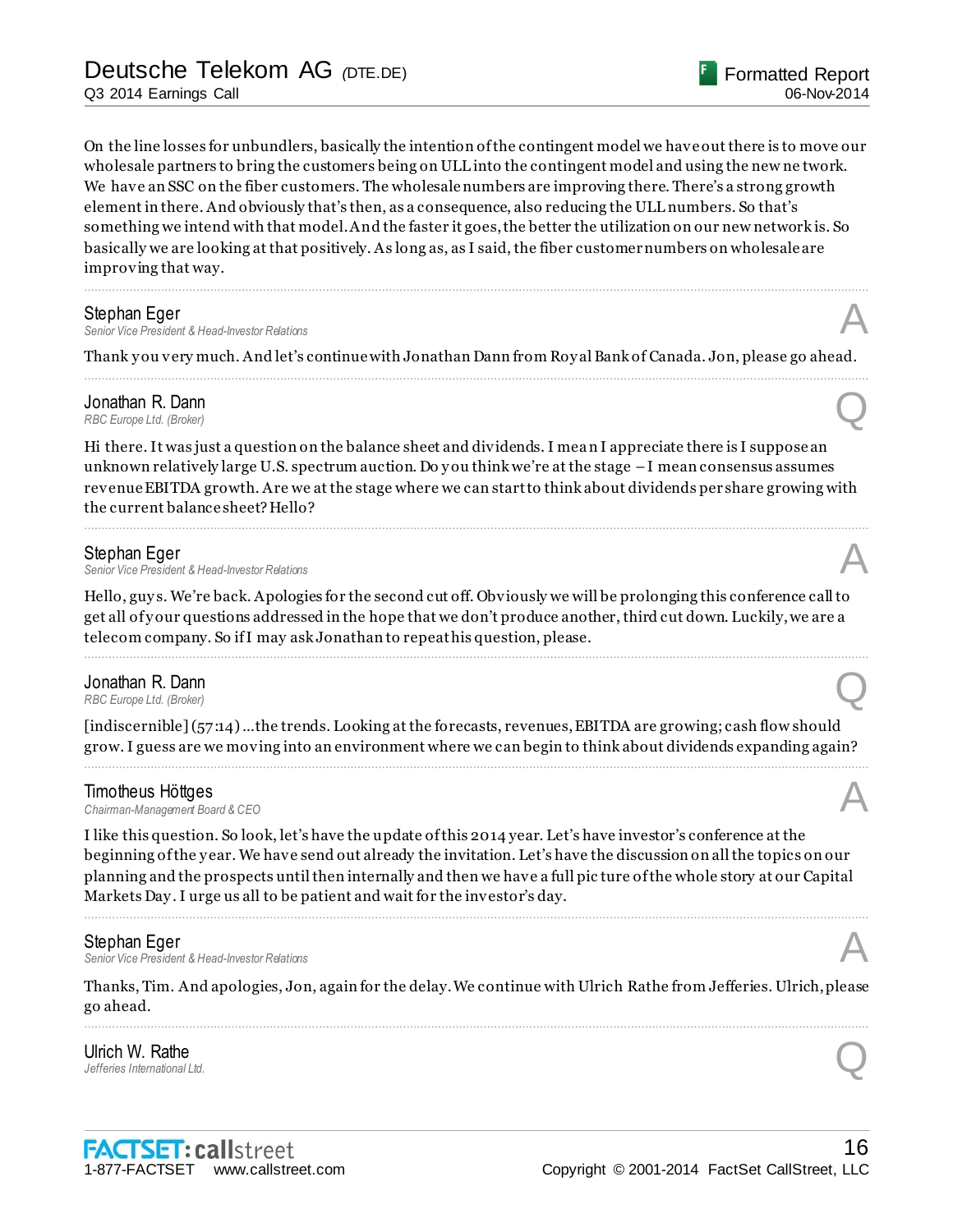Q3 2014 Earnings Call

Thanks very much. I would like to come back to the very first question on MagentaEINS. Y ou answered this very much with the upsell opportunity, and I understand that. But if I may sort of challenge this a bit, I mean the upsell opportunity was there before, the constituent products were there before. Now the bundled product is obviously discounted compared to the constituents. It may make it somewhat easier to sell it into an existing customer base, but of course there's very heavy marketing as we see it on national TV quite frequently now. And Mr. [indiscernible] (58:53) say ing to the press that he's seeing good demand also from existing customers. I was just wondering how do y ou actually control the spin down risk, the cannibalization risk in that situation amongst your existing base? Thank y ou very much.

................................................................................................................................................................................................................................

**Timotheus Höttges**<br>Chairman-Management Board & CEO *Chairman-Management Board & CEO* A

Thank you for that question, because it seems to me that I haven't been precise enough in my first answer. The clear intention is not that we make a rebate system; the clear intention is not that we only have an upselling opportunity. The clear intention is that we have a different [ph] shade on hand toward s (59:28) cable-only assets, towards mobile-only assets, and even leveraging the network and the product quality that we have.

Now looking into the different categories, because there are different possibilities to realize the value out of that. From the base of 36.5 million households, which we have, there's only 4.8 million consumers just having a mobile and no fixed line contract. And there are 4.1 million integrated households that had a fixed line, but not a mobile contract at Deutsche Telekom. So let's say even in these days there's huge upselling potential either towards mobile or towards the fixed line side.

The second thing is, having these customers this is going to create loyalty, which is creating value as well. Thirdly, we have, with all, let's say, the optionalities for TV and entertain services, which we could then offer on the move. But even at home, we have the opportunity to upsell on TV, which we have done already in the past in our fixed line structure which we could even now do in the MagentaEINS services. And honestly, I even believe that we could gain some new customers on top of that.

Now MagentaEINS resonates with the consumers in Germany. That is at least what we have from our first experience here. We really, let's say, are on full marketing already? I would say no, because it's not just about tariff. It's even about the functionalities. It's even about how y ou use y our services. It's even about the ID management for different services. You could access y our cloud service from the mobile and from the fixed line, but y ou need an app for that one.

So I don't want to go into all the details because that is something which we release in our next wave of the service. We even haven't talked about the fixed mobile convergence in our business customer segment, which is another opportunity which we could have. But guy s, this is a true differentiator which we have on hand, which should help us to grow revenue and it's not a kind of rebate model which we are imposing into the marketplace.

................................................................................................................................................................................................................................

**Stephan Eger**<br>Senior Vice President & Head-Investor Relations *Senior Vice President & Head-Investor Relations* A

And by the way , Ulrich, we will be also doing a deep dive into our fixed model conversion strategy on the Capital Markets Day in February. So that is one of the big options we'll be addressing in much more detail then. ................................................................................................................................................................................................................................

Thomas Dannenfeldt **Thomas Dannenfeldt**<br>
Chief Financial Officer<br> **A**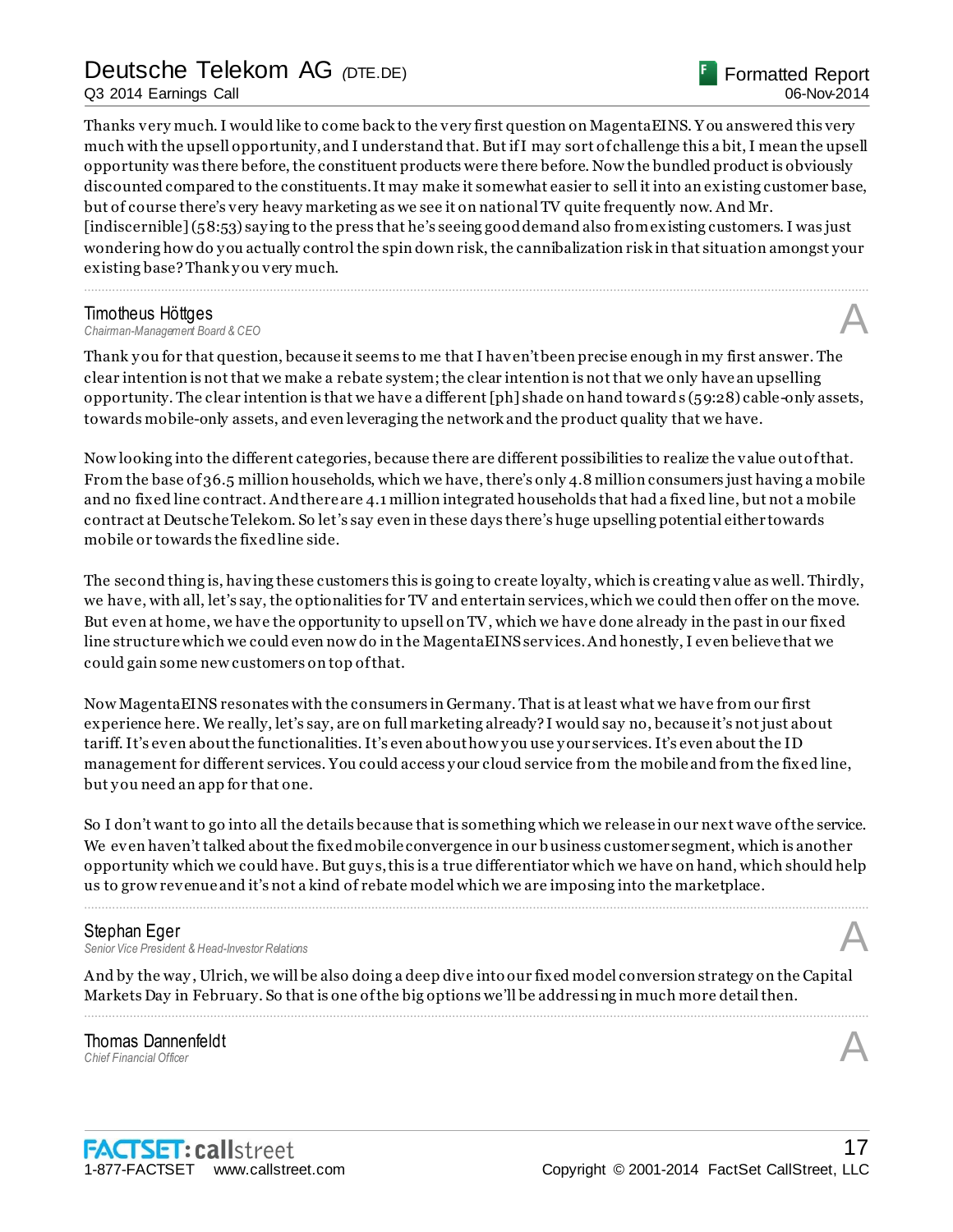Q3 2014 Earnings Call

Stephan, may be I can add one more element on what kind of requirements are existing to book that kind of MagentaEINS product because it gives y ou an idea how also a little bit of steering of upselling takes place. There is a minimum MRC you need to have on mobile of  $\epsilon_{30}$ , otherwise you can't have the product if you want to have it.

On the IP side, y ou need to move to all-IP. So we're combining the step of becoming a MagentaEINS customer. We also move the people into IP which is a kind of synergetic move. Also towards the IP migration, you need to have one household address. And I think we are pretty successful in the cases where the people really see a discount that they don't take the discount, but they reinvest it so to say and book other product, other additional elements. So they take the benefit they have to increase their usage instead of getting just the rebate. So I would say there are lot of important elements in place to make sure that it's not just a back booking effect y ou see finally.

................................................................................................................................................................................................................................

### Simon H. Weeden<br>Citigroup Global Markets Ltd. *Citigroup Global Markets Ltd.* Q

Thanks very much for taking the questions. Just a couple of short ones and somewhat in follow -up on what y ou've been asked already. On the first one, we're getting a lot of feedback from a few probably more Northern European operators results season so far about the impact of 4G getting greater, increased volumes, customers bumping into their upper limits on their bundles and choosing to upgrade their plans to keep up with their usage, and people starting to see beneficial effects from ARPU on that. Could y ou give us a view on where you are with that in Germany and in any of the Eastern European markets where it's gone far to say ?

And the second thing is just back to the pricing question in German mobile and whether you see changes that Telefónica has been making to its more aggressive E-Plus offices being constructive for the market or if that's not a particularly relevant point at the moment?

................................................................................................................................................................................................................................

#### Timotheus Höttges

*Chairman-Management Board & CEO* A

So going to the euro operator and the 4G impact becoming greater, y es, definitely that is the case. And by the way, this is definitely one of the reasons that we are now even accelerating our buildout on LTE infrastructure in the Eastern markets and the relevant markets. Now with regards to the integration of services and the inclusion of services, and I think what we are try ing to do in the big markets is that just price competition and just inclu ding every things into it, just bring 3G and 4G service into the same tariff plan. It's not our intention. Our intention is really to upsell the 4G services to the consumer base.

As we have done that in Germany quite successfully, that is exactly the same intention in the Eastern European market. And if I look to the speed on, and this is something where I would say we're quite successful in the Q3. We have 3.5 million of consumers which is a year-over-year up of 134%. The quarter before it was 2.5 million consumers. So as y ou see that we are able to bring the consumers on the new LTE propositions and to upsell the speed on option in the respective tariffs.

And I hope that this is an understanding of the whole industry. I do not see any negative developments so far and as I mentioned at the beginning, in eight out of 11 markets we were gaining service revenue market share than rather losing. With regard to Germany, Thomas? ................................................................................................................................................................................................................................

Thomas Dannenfeldt **Thomas Dannenfeldt**<br>
Chief Financial Officer<br> **A** 

Y eah. I think the low-end price points that they have not changed in the course of the last quarters or y ears. The entry price level on ID on a data flat was around  $\epsilon_3$ ,  $\epsilon_4$ . That's the case in several quarters, with huge bundles around  $\mathfrak{C}_1$  to  $\mathfrak{C}_5$ , and that has not changed. I think what basically has not happened so far is a reduction of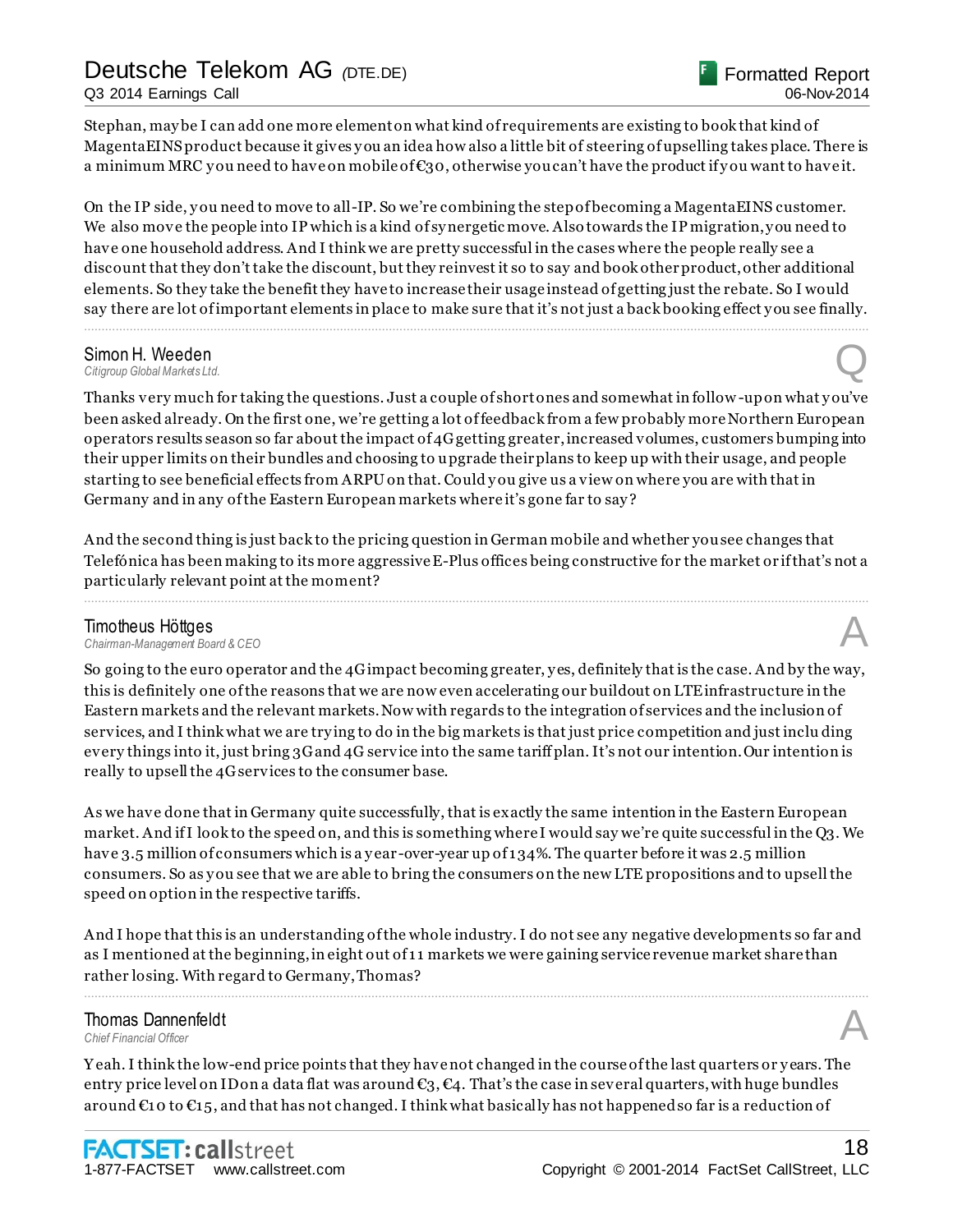brands in the German marketplace. They are still the same crowded situation we've been facing since two y ears with tons of MVNOs and brands. That has not changed at all. The price has not changed.

I think the only answer y ou can give in that environment is what we're doing successful since two years. Y ou differentiate wire networks. There are cheap offers. But if y ou want to have a good offer, a good reliable offer, a high performing network, you go with us. So I think that's the right strategy, differentiation by network and customer service and not too much looking at price points in the marketplace.

................................................................................................................................................................................................................................

### **Ottavio D. Adorisio**<br>Société Générale SA (Broker) **Ottavio D. Adorisio**<br>Société Générale SA (Broker)

It's pretty straightforward. First of all, thanks for taking the question anyway. The question is on fiber and for the quad-play. Now on fiber penetration increased by 5% y ear -on-year. Now considering you have almost 25% left to achieve the target for y ear-end 2016, I was wondering if y ou can comment on the drivers slowing down the rollout at the moment and how you plan to speed it up going forward?

And for the quad-play, basically a follow-up from the previous one. I understand that it's very early stages in the moment. But compared to other quad-play offerings we've seen around Europe, one feature that looks missing in y our bundle is an incentive for customers to take on additional mobile SIM cards in line with family plans in the U.S. Now you are one of the few incumbents in Europe that has first-hand experience of that U.S. market, and I was wondering if you can comment if the implementation of family plan to your bundle offering would be a phy sical strategy going forward? Thanks.

................................................................................................................................................................................................................................

### **Thomas Dannenfeldt**<br>Chief Financial Officer **Thomas Dannenfeldt**<br>
Chief Financial Officer<br> **A**

I think we're going to start with the fiber penetration and the speed of the fiber penetration. I think I mentioned already in the last call, first of all, our speed –or the increase by quarter was around 1% on the coverage and we need to speed up to 2% to 3% per quarter. That's what is part of our plan. The way we're doing it is kind of block wise handling of the coverage, so we're building for a certain amount of households, the network. And then in a block, we give it into the marketing and sales organization.

So, for instance, that happens now between Q3 and Q4 or has happened already. There's an amount of 1.3 million coverage we build out. Technically, it was not given into marketing so as to market the product. That is exactly what happens right now. So we're doing it block-wise. So it's not a continuous process. It's number one, number two. Y es, you're right. We need to speed up from 1% increase per quarter to 3% per quarter, which is part of our planning and part of the acceleration we're doing here. So we're pretty confident that we can keep our 2016 target and promise in terms of the complete 65% coverage.

................................................................................................................................................................................................................................

**Timotheus Höttges**<br>Chairman-Management Board & CEO *Chairman-Management Board & CEO* A

Going to the second part of the question with regard to the quad-play, and the short answer is simply yes. It is clear our intention that we incentivize the customers in a way that they take on additional SIM cards. Now how could I prove that to you? If you would live in Germany, you would even not raise the question because if you see the advertising spots which we have, we are communicating a family . It's a little bit of a soap opera advertising campaign. Every three weeks a new kind of story of this family , how they use their services simultaneously in different infrastructures: being on vacation, using the cloud service, b eing at home, having the entertain on the go.

So it is a funny story about, let's say, the integrated services in one MagentaEINS networks; and on top of that, we're approaching families with our MagentaEINS offering. It's including additional SIMs for the kids and for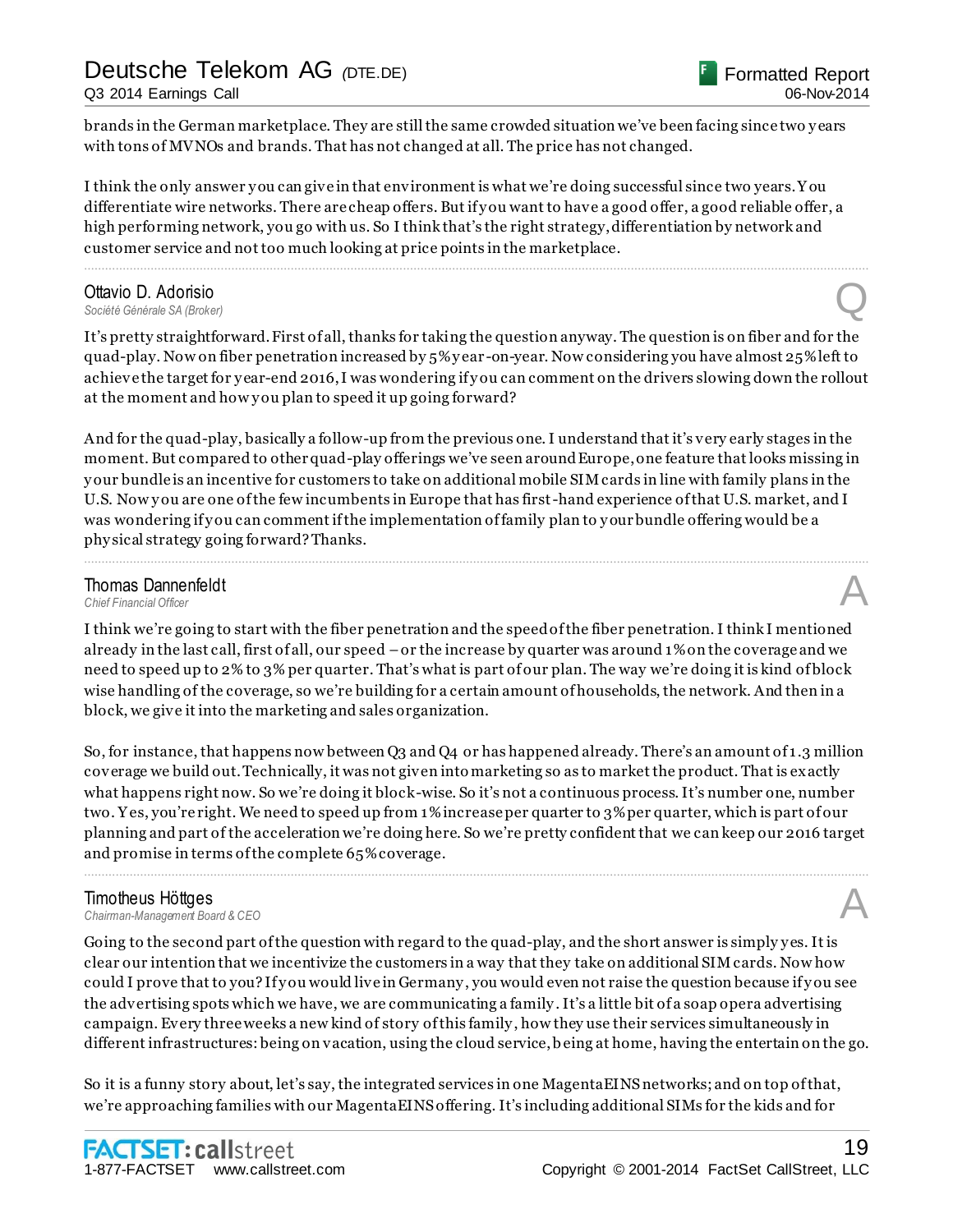Q3 2014 Earnings Call

Formatted Report 06-Nov-2014

other members of the family living at the same place. So it is our clear intention. Do I have, let's say, proof of the concept y et and what is the impact of it? I think it's too early to say, but we were even motivated or, let's say, inspired by the U.S. market and their office. So definitely, we have considered your idea.

................................................................................................................................................................................................................................

### Peter Kurt Nielsen<br>Kepler Cheuvreux *Kepler Cheuvreux* Q

Thank y ou very much. Just two questions, please. Firstly, Thomas, y ou made some comments related to the IP migration. There is, if I understand correctly, some costs associated with that. Are y ou seeing the underlying cost reductions coming through as y ou migrate the lines to IP in line with y our plans?

And just secondly on a more broader note, y ou obviously have a target of stabilizing revenues in Germany in the coming y ears and I'm sure y ou will update us on that on the Capital Markets Day . We are seeing lately that forecast for Germany and indeed the European Union, IGDP forecasts are being and have been reduced. Is that something which alters your thinking in this regard or in regard to some of y our other targets and ambitions y ou have for the German market? Thank you.

................................................................................................................................................................................................................................

**Timotheus Höttges**<br>Chairman-Management Board & CEO *Chairman-Management Board & CEO* A

May be before Thomas is going into the detail, let me state again what I said at the beginning. It looks li ke a quite conservative quarter, but at the back there's a huge dy namic with regard to the transformation. And to just give y ou what our services is working on just while we are talking, we have one of the highest success of the iPhone 6. We have, from the contingent model, significantly more demand from Vodafone and Telefónica with regard to the wholesale product.

We are stemming 60,000 IP migrations in our base at the same time, and we have 50,000 construction areas across Germany for building the fiber on the VDSL side. The vectoring has now been opened for consumers; and on top of that, the buildout of fiber on a lot of countryside. And even we're not mentioning the LTE network buildout, which has now overtaken all the competition here. So this company is under fire. That is what I could tell y ou.

And is that alway s easy? No. And the ones on the call who might work in Germany , they know that there might be even some issues on consumers when it comes to the IP migration, and we are handling each of that. But this service organization is really very stretched at that point in time. So, therefore, I think we are well on target to achieve the mentioned 3.7 million IP consumers which we had, had by the end of September and that we have, let's say , the numbers which we had laid out by the end of the y ear. But, Thomas, the question was going even more towards the underlying costs which are included in our OpEx line of today .

................................................................................................................................................................................................................................

### **Thomas Dannenfeldt**<br>Chief Financial Officer **Thomas Dannenfeldt**<br>
Chief Financial Officer<br> **A**

That's absolutely correct. And so it is, I think, very fair to say that knowing that OpEx and the costs are already included in the actual and current numbers. We're talking about several hundred-million-digit number. Right now for the time being, and I think that's true for 2014 and also for 20 15 and 2016, reducing our EBITDA. As y ou see it right now, or the other way around, slowing down speed of that transformation would bring up the EBITDA. That's not what we're intending, because we need to do it as fast as we can. So I think on the IP migra tion, very simple message. It's baked in the numbers y ou see. It's baked in the planning y ou will see in the Capital Markets Day , but it's a significant OpEx number we're spending here to make that migration happen.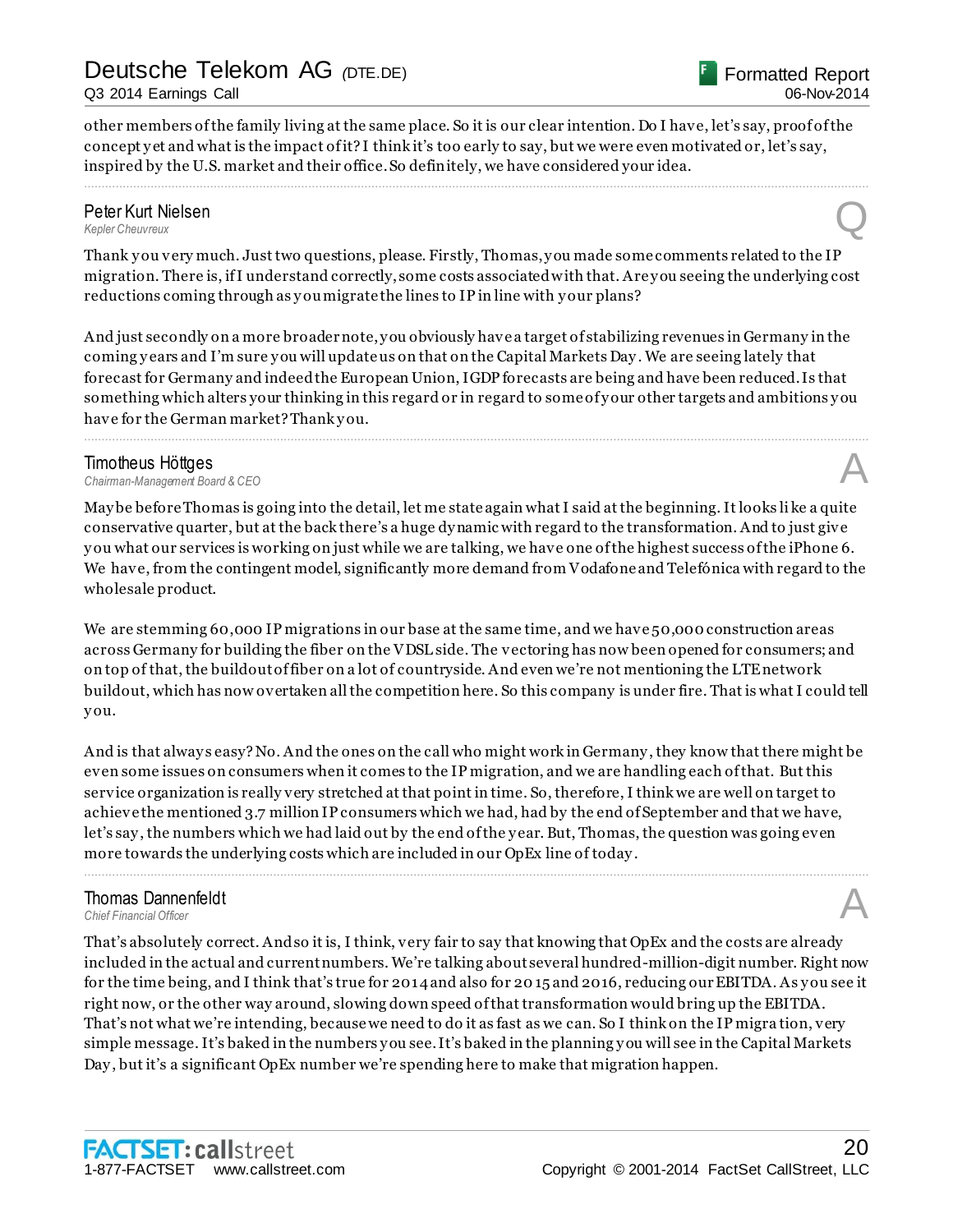Q3 2014 Earnings Call

On the stabilization of revenues in Germany , I think obviously that we need to achieve that. Back in 2012 in the Capital Markets Day , we said there are two big drivers to achieve it. One was to outperform the mobile market by 2% to 3% in service revenues. And by the way, we did. The issue I think we have here is we assume that the mobile market will stay stable and we grow by 2% to 3%. What happened is, mobile market was like minus 2% and we were flattish. So, y es, we outperformed the market, but it's a matter of whether the market really sees a n improvement and shows really absolute growth. Obviously, with some consolidation taking place now there are opportunities looking forward.

The second element is, or was and is still, is broadband revenue growth. We are at minus 0.7% in this quarter on broadband revenues. That is obviously something we need to change into the area of plus 2%. That was our expectation back in 2012. With the rollout we're seeing right now with Magenta One and the upselling opportunities Tim mentioned, with all those ingredients I think we are bullish to achieve that growth again. And having here also the supporting element looking towards the stabilization of the revenues.

The GDP is – and we see that in Europe as well – is not that big impact, it had not that big impact on our business. Looking at the European business, for instance, you can say for 2013 and 2014 the biggest impact is regulation. That's the number one impact. The number two impact is price pressure by lack of consolidation in the markets. And the number three element, then, is GDP. That's what we see in our European markets. And what we've seen I think during the course of the last y ears in the German environment especially is that there is not a too strong correlation between the GDP development and our business, which can be positive in crucial times as well.

................................................................................................................................................................................................................................

**Dominik Klarmann**<br>HSBC Trinkaus & Burkhardt AG (Broker) *HSBC Trinkaus & Burkhardt AG (Broker)* Q

Y eah, thank y ou. What's y our take on cable raising their access prices, but also their speeds? Is that a healthy dy namic in y our view? And linked to that, are y ou still planning to launch the hybrid router this y ear, or is there any delay on that?

And then on my favorite topic, regulation, new commissioner, Oettinger, seems to have a very clear pro-industry agenda. He openly speaks about the need to enable companies to become more profitable. Now in Germany we have rising ULL rates and pricing flexibility on wholesale fiber already and we also have seen consolidation in mobile being approved. What else, what other reforms are needed to get the industry back to growth in y our view? What's your sort of wish list for Oettinger? Thanks.

................................................................................................................................................................................................................................

**Timotheus Höttges**<br>Chairman-Management Board & CEO *Chairman-Management Board & CEO* A

So let me start with the ULL regulation. And first, I have to express that there's a deep frustration about the nonexisting progress on the single market package and that the old commission within two years did not manage to pass it. So that's where we are. Now talking about Germany, talking about Europe, the political leaders are talking very much about digitalization and very much about the need for infrastructure.

I have never experienced in my 14 years at Deutsche Telekom a more positive sentiment from Germany politician leaders, but even from the European statements which I heard from President Juncker and even from Mr. Oettinger. So, therefore, this announcement having been made is quite positive.

Second, what I've never seen before is that in the past the enemy of the carrier was always the other carrier. It seems to me that this mindset is changing. There is a lot of common in the telco industries between cable operators, between the telcos on the mobile and on the fixed line side because we all, let's say , are faced by the same impact from over the top players and the asy mmetric regulation towards these models and even the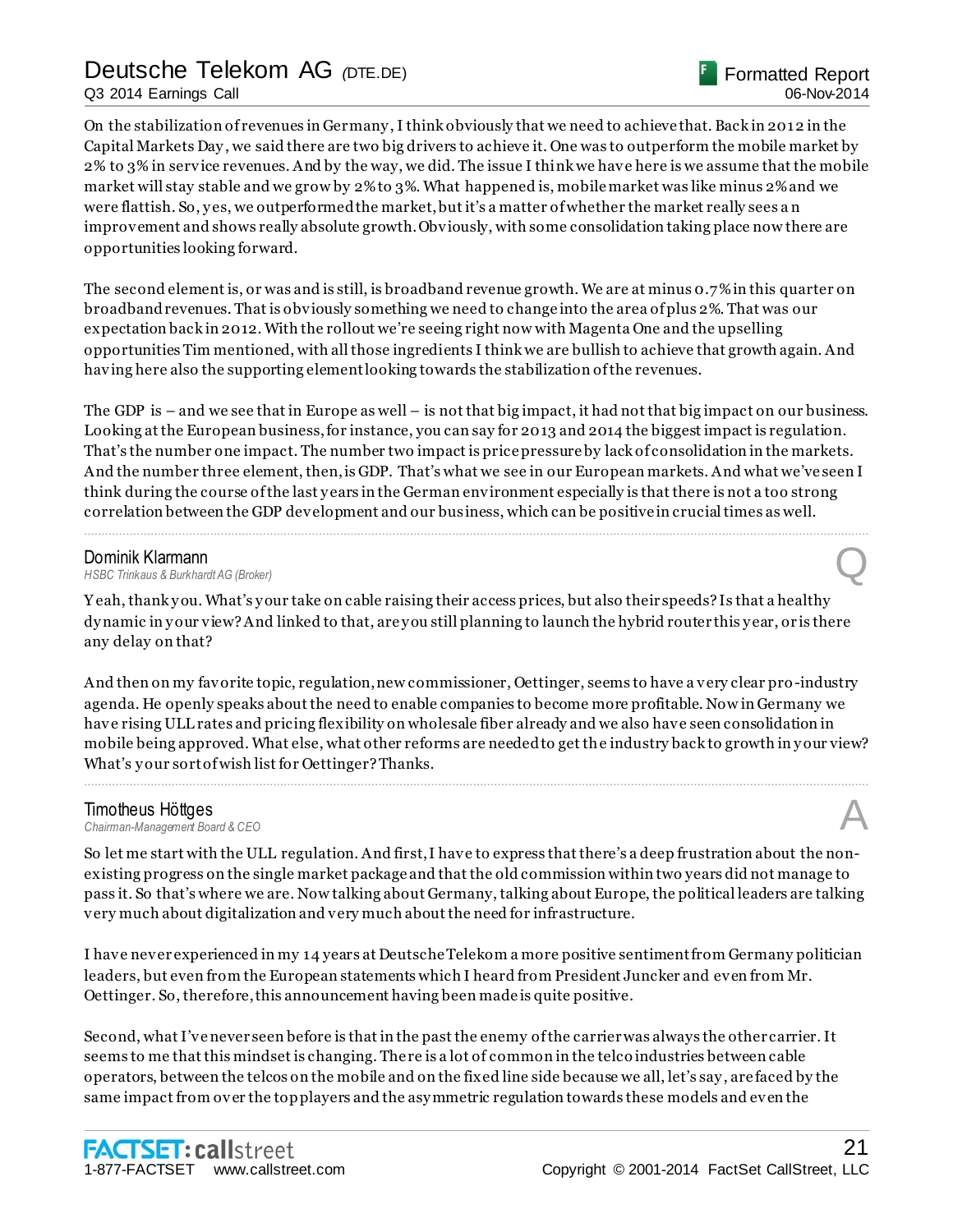Q3 2014 Earnings Call

common mind which we have on the data protection laws and others. And there is a kind of common understanding, so that we are more and more speaking with one voice, even in Brazil.

By the way , this helps a lot because in the past everybody was advocating its interest and I faced, and there's even some evidence on that one that this industry starts really talking with one voice towards a change on the landscapes. I think there are three important things which we are driving forward. The first one is a kind of deregulation, a deregulation which is supporting infrastructure investments because that is what Germany and Europe needs urgently, more investments into infrastructure.

Second, a clear data protection law, which is bringing the American system into balance with the European system that we are allowed to do the same business models or at least these guys are forced into the same model as we are; and that there is a level-playing field towards the over the top layers and the telcos on interconnection and other things.

And the third one is the issue on net neutrality and that this industrial Internet is requiring quality classes is something where at least my talks I'm having every day and that there's a lot of, let's say , understan ding. I'm not a supporter for net neutrality, don't take me wrong. Every content has to be delivered, but the question is do we need quality classes in the infrastructure? And if y ou follow [indiscernible] (01:22:13) even here that there is more understanding in Europe and there is a clear positive sign, at least from the German political leaders towards quality classes in this infrastructure, which will allow us to monetize the different service in the future in a better manner.

So, therefore, I'm encouraged by the statement which has been given, but at the end of the day only the result counts. I hope that with amendments to this single market package, there will be decision taken soon and not another two y ears or three y ears to wait for. But this is some thing the new commission now has to address. But overall and I said that even in the last call and I could reiterate that what I hear, and the statements from political leaders are very much in favor that we are able to amortize the huge investments which we're putting into the infrastructure.

................................................................................................................................................................................................................................

### Thomas Dannenfeldt **Thomas Dannenfeldt**<br>
Chief Financial Officer<br> **A**

Dominik, on the first part of the question, the take on the cable, rising access prices and also speed. First of all, I need to say that I think that's partly right and partly wrong. It's partly right because what we see is the two play ers in cable, not all three. So KDG is not raising prices, access prices, as far as I see. But the others are doing it partly, and partly meaning they're doing it more or less in the TV are a and space and not so much in the broadband area and space.

So, y eah, there are some movements. And I think in principle, y es, it's a healthy dy namic, because nothing else – the strategy we have also is the upselling element. Y ou find in here higher spee d, more volumes you got in there and higher price; and that's what we're trying to achieve as well, with migrating the customers from a pure DSL line into entertain and to fiber where we see the nice growth rates we're having here. So, y es, in principle, h ealthy dy namics and very much fitting to our strategy of upselling.

With the rollout of FTTC, you see we are enhancing the area where we can do that upselling. You've seen that 12% growth in entertain, 58% in fiber. We will launch the hy brid router in Q4 this y ear, yes, and go with the strategy we have announced in putting LTE and fixed line speed together.

And I think what is also positive for us is that in the areas where we have cable coverage and now we're rolling out the FTTC network, we see a very high and good acceptance rate, but still low churn rates. So people don't move to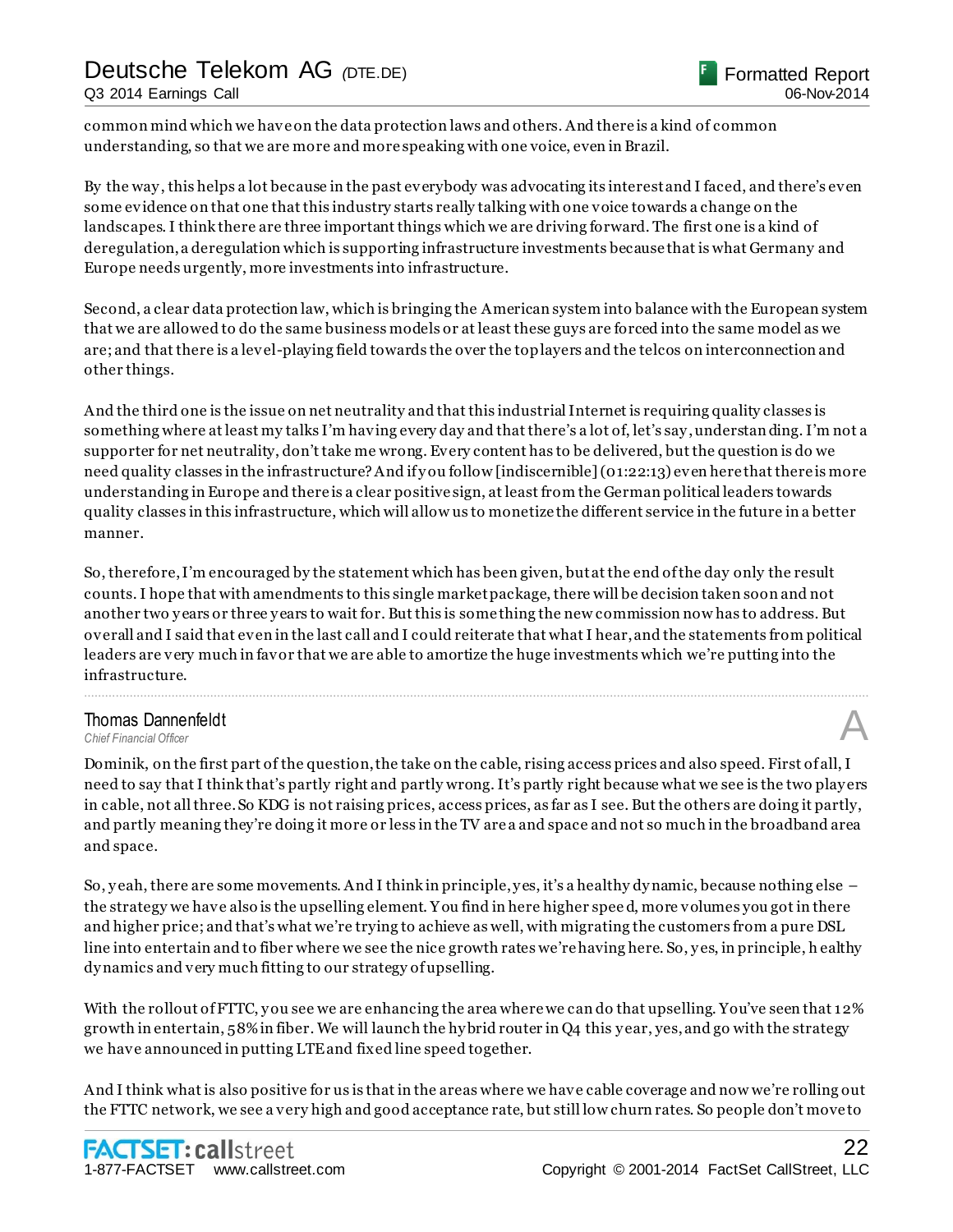Q3 2014 Earnings Call

– they want to stick with Deutsche Telekom. They appreciate a better offer, they appreciate more speed, but they 're not going just for speed to competition. The churn rate is still low in that area as well. So that is a very healthy development for us I think.

**Stéphane Beyazian**<br>Raymond James Financial International Ltd. *Raymond James Financial International Ltd.* Q

Y es, thank y ou. Two questions, if I may . The first one is, just to come back on German wholesale just by the contingent model. Wholesale revenue trends have deteriorated in the past two quarters. So my question is, at what point, if any , do y ou expect to stabilize German wholesale thanks to fiber?

................................................................................................................................................................................................................................

And my second question is, as y ou warned CapEx is – y ou're pricing ahead and that's a high level and record high actually for this quarter. When shall we expect CapEx to peak? Thank y ou. ................................................................................................................................................................................................................................

**Timotheus Höttges**<br>Chairman-Management Board & CEO *Chairman-Management Board & CEO* A

Let me just remind you that it is not that we love to build, let's say, or sell our fixed line infrastructure investments into wholesale. It is a requirement from the regulator that our infrastructure is accessible for everybody else. Now over the last two y ears we found a very intelligent and smarter way that at the same time as improving our bandwidth with vectoring, we are able not just selling the ULL, we are selling a bitstream access and even we got a contribution for the investment from the wholesale customers here and with regards to the unbundlers.

So, therefore, I think this is much better than the old model. And if y ou look to the revenue contribution, this is very encouraging because we're almost stable. And remember, we just had quarters where we were shrinking on the wholesale. And it is even better for us to have a contingent model in place with wholesale partners than losing the entire value to cable operators. So that is the same assessment on that one.

The impact on the prices, on the consumer prices, by the way, it is not just coming from the wholesale carriers. If y ou look to [ph] Eins & Eins (01:27:37) United Internet, I saw them being very, very disciplined in their price points. They are still keeping a point of €30 in the marketplace. I was more irritated about Vodafone and their latest offers and how aggressively they're trying to differentiate on that one, which I couldn't understand from all the investments they are doing on the infrastructure side. But it wasn't, let's say , United Internet in first instance driving the prices down. ................................................................................................................................................................................................................................

### **Thomas Dannenfeldt**<br>Chief Financial Officer **Thomas Dannenfeldt**<br>
Chief Financial Officer<br> **A**

Okay . And I think the figures, may be they look a little bit curious because in Q2 we had a special effect in the wholesale revenues. Basically, the trend was minus 5%, minus 5.5% I think last y ear, and this y ear it's minus 2%, minus 3%. And if y ou exclude the special factors effect we had in the Q2, Q2 was minus on 3%, now we are min us 2.7 %. So we're improving step by step as we said from the minus 5% last y ear now to 2.7% this quarter and we expect here to improve, especially as Tim mentioned, because the wholesale partners are as well using the new infrastructure and enjoying that opportunity as well. So we are confident that we move forward here and improve towards the stabilization as well on the wholesale side.

I think on the CapEx, as we said in 2012 at the Capital Markets Day we'll stay roughly on the level we have here. And by the way , as long as I have a good return, a proper return on the investment, as long as I can keep my free cash flow going, I'm absolutely fine with having those kinds of levels of CapEx.

................................................................................................................................................................................................................................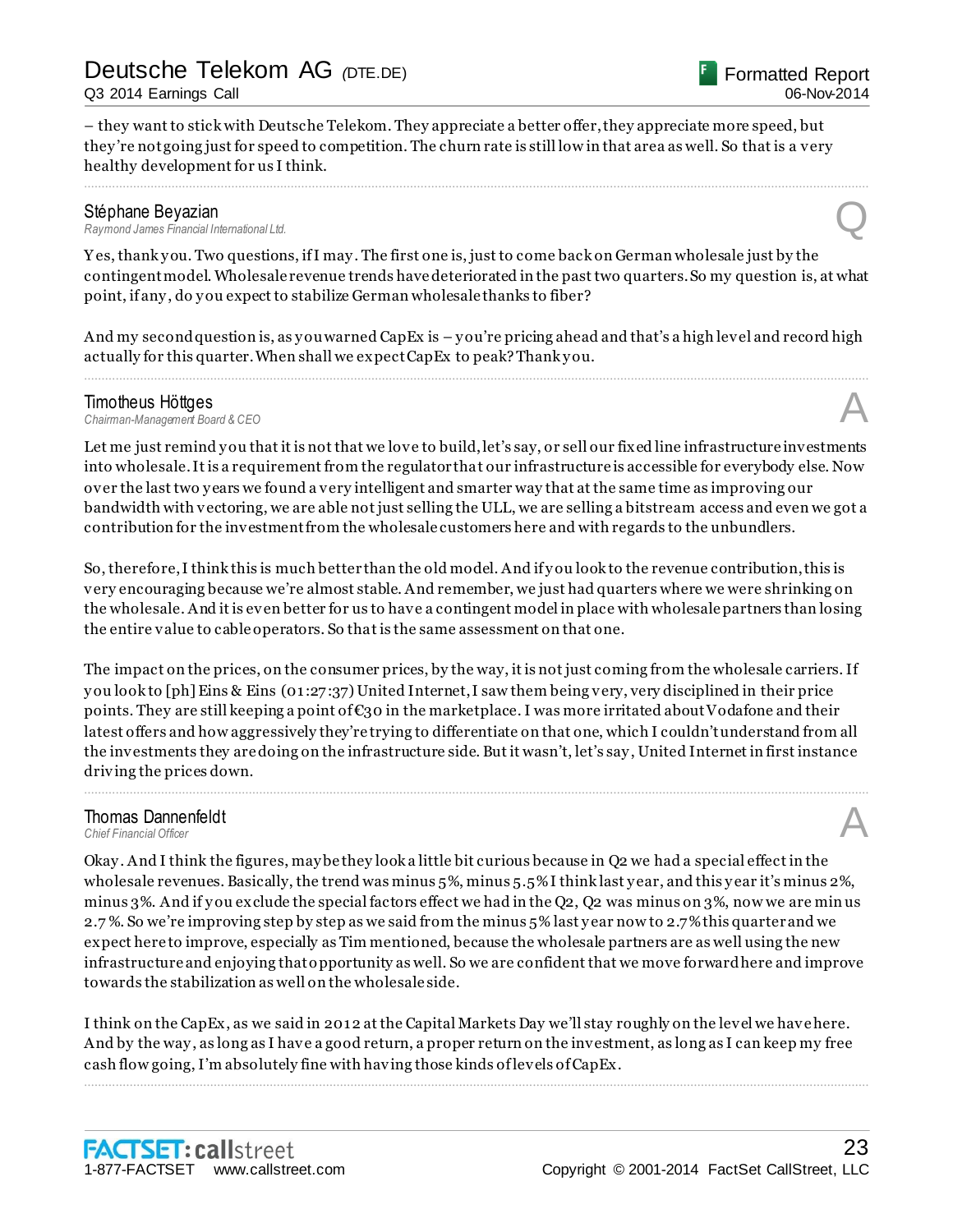Joh. Berenberg, Gossler & Co. KG (United Kingdom)

Y eah, thank y ou. So y ou don't publish the data ARPU for German mobile customers, but it is possible to work it out from the service revenues and the customer data that y ou give. And if y ou work it out, it does look as if there's been some stagnation of the sequential data ARPU trend from Q1, Q2 and Q3 at just over  $\epsilon$ 6 per customer. I'm just wondering if y ou can maybe elaborate on what's going on there in a little bit more detail, and how confident y ou are on the outlook for mobile data ARPU trends to re -accelerate as we head into next y ear?

................................................................................................................................................................................................................................

**Stephan Eger**<br>Senior Vice President & Head-Investor Relations *Senior Vice President & Head-Investor Relations* A

The issues we're following, Paul – it's Stephan here. And with the introduction of these flat rates, the differentiation between data and voice is basically artificial, and it depends on how y ou then define what then counts into the data camp and what counts into the voice camp. And with every new tariff that we launched, that definition is basically changed. And the last time that was changed back in 2013 when we introduced that new mobile tariff which was called 2013. Yes. And there we saw in the last four quarters basically a data revenue increase of somewhere between 25% and 30%, and we also saw a voice revenue decline somewhere in the mid teens.

And you're right. If you now look at what happened this quarter when there is basically the first quarter where that trend has grown out, because it's always four quarters ago when that new tariff grid was introduced. We do see actually a reversal of that strength. So we see a significant improvement of the voice revenue. I don't think this is underlying the case. It is because of what I just told y ou. And we see the reversal in the trend of the data ARPU, which is now only up plus 11%.

So I would not really –I think what is really of importance to us is that we're striving and working towards a service revenue stabilization overall and an ARPU stabilization, and hopefully also increasing that. And we see first positive signs in really selling a significant higher ARPUs and MRCs into the market, especially in the last months and weeks. And I would not really now artificially, because it is artificial, distinguished too much between voice ARPU and data ARPU because it's a question of definition, as I said.

................................................................................................................................................................................................................................

### Nick Delfas *Redburn (Europe) Ltd.*  $\bigotimes$

Thanks so much. So two questions. The first one's on fiber expansion in Germany . I think there are various political proposals to help y ou rollout in less economically advantageous areas and more rural areas. Could you update us on what's going on with that and will you be getting a big subsidy like BT's, which I guess is getting  $£1$ billion, £1.5 billion to roll out in rural areas?

And then secondly, I just want to follow up on what Tim said on fixed line regulation a nd wanting to get the benefit of investments. Looking backwards though, is there any plan to ask for the ability to shut down central offices over time as y ou simplify y our network and y ou move beyond the ADSL product? Thanks.

#### Timotheus Höttges

*Chairman-Management Board & CEO* A

Look, Nick, this is absolutely correct. Under the new Minister Dobrindt, who is in charge of the Ministry for Infrastructure, there was a joint attempt from his ministry together with the industry how to deliver on the di gital agenda which has been laid out by the government for 2018 with 50 -megabit coverage. Now the decision on, let's say , what has been announced so far is that for next y ear there will be a total CapEx expected for the industry of

................................................................................................................................................................................................................................

Formatted Report

06-Nov-2014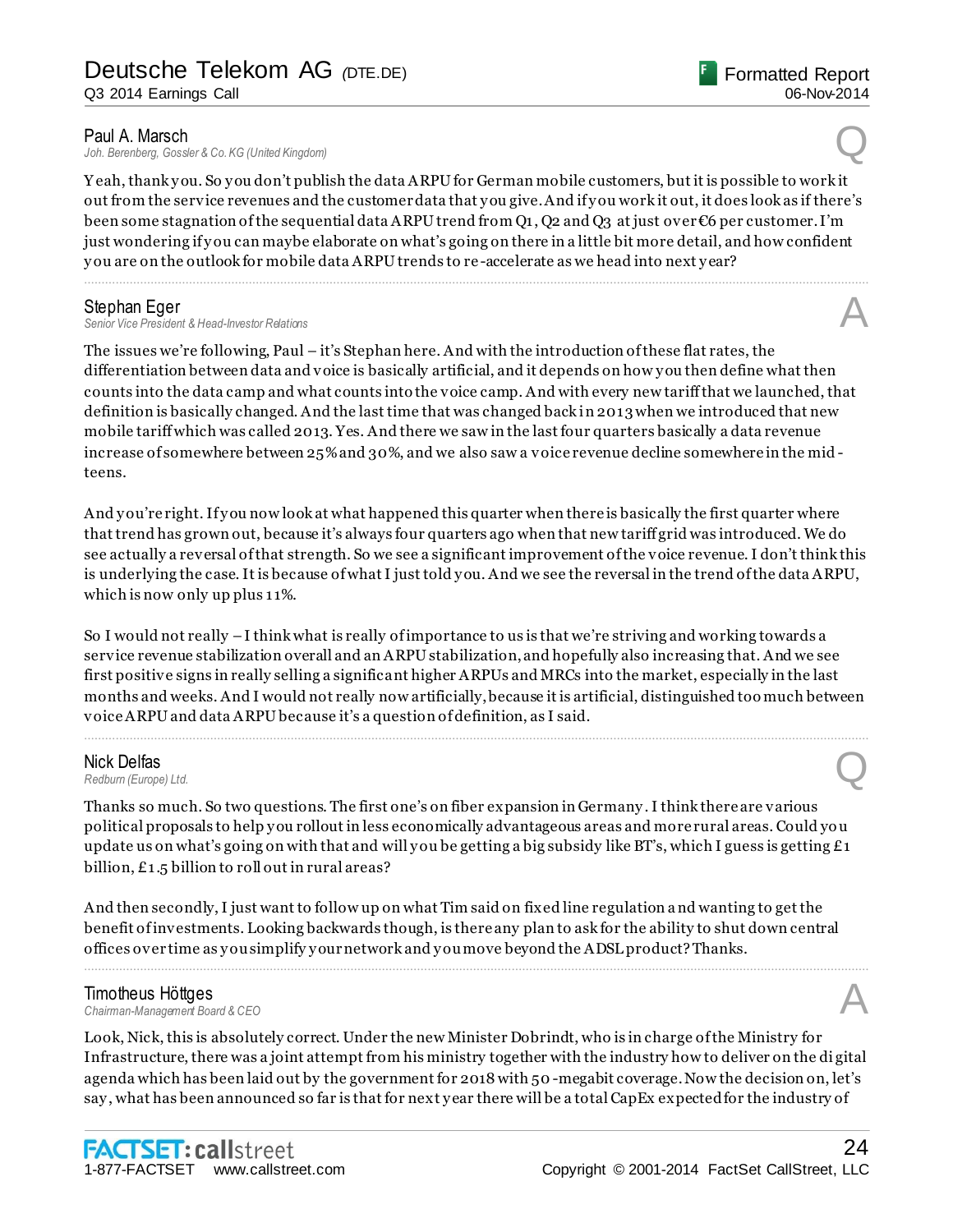Q3 2014 Earnings Call

€8 billion, which was undefined by the competitors of Deutsche Telekom. We have committed a  $\epsilon_4$  billion number already for the buildout, because it is a calling to our track and what we have said already.

Now we've said 65% of the population could be covered by our fiber buildout in Germany from 65% to 90%. The buildout only could be financed by additional subsidy and between 19% and 100%. And we as industry, we jointly believe that this is only able with LTE and mobile services. So a fixed line buildout would cost too much. Now t his is more or less common sense within the great coalition and within the industry. Now I'm not worried about the 65%, not at all, because we are exactly delivering what we have said already.

Are we improving the efficiency of our infrastructure? We are well on track with regards to the execution of this buildout, as I mentioned before, 50,000 construction areas. And even, let's say, on the vectoring side, we –sorry , y eah, on the vectoring side we see improvements here and within. Now the second piece is where do we see subsidies coming from. The first thing is the subsidy policy is working nicely in the southern areas in Germany , because these areas are rich. And in the eastern and northern areas it is not as easy .

Now, for instance, in Bavaria there is huge programs running. And most of the programs, by the way , they decide to do it with us, with Deutsche Telekom. Talking for Bavaria, a significant portion of the subsidies which were given were built with Deutsche Telekom. Now this is encouraging. I hope this is moving on. Now is there additional money coming? Y es. Because even a decision taken by the government that the proceeds from the 700 megahertz option given back to the different counties for the build-out of exactly these rural areas.

Now for the last 10%, y ou know the buildout scenarios on our LTE site. We are all building it. Deutsche Telekom is ahead of it. We are trying to help in every region where it's necessary to get full coverage. This is our promise here in the market. So, therefore, this is a mobile connectivity. So, overall, it seems to be that there is a common ground how this buildout is taking place, and there are additional subsidies coming.

And may be one last comment. There's even a lot of subsidies being available already, so ca sh is there, but some of this money for vectoring buildout in the rural areas is blocked by the European Commission. So even here I think a change in the regulatory environment would help us immediately to improve the coverage here. Deutsche Telekom is I think the one in this rural area who is the builder of this infrastructure. We alway s combine our investment possibilities with ones of the subsidies, and therefore everybody feels quite optimistic that we get this 50-megabit target achieved in the planned time scheme.

................................................................................................................................................................................................................................

### **Thomas Dannenfeldt**<br>Chief Financial Officer **Thomas Dannenfeldt**<br>
Chief Financial Officer<br> **A**

And on your question on the benefit, especially I think on the IP migration. That's what the question's about. It is not so much about rental fees reduction. It's also getting rid of the [indiscernible] (01:37:58). That's an element in the case, that's a minor element in the business case. The main element in the business case is switching costs, reduction of switching costs. It is energy reduction. It's customer service reduction. So that is not the main thought, that rental fee reduction of the business case.

................................................................................................................................................................................................................................

#### Stephan Eger

*Senior Vice President & Head-Investor Relations* A

Thanks, Thomas. And the last question on the call goes to Tim Boddy from Goldman Sachs. Tim, please? Tim, are y ou around? If that's not the case, then I would suggest we move on to Jacque de Greling. Jacque? ................................................................................................................................................................................................................................

Jacques de Greling *Natixis SA (Broker)* **Q Q** *Q <i>Q <i>Anatixis SA (Broker)* **Q Q** *Q Anatixis SA (Broker)* **Q** *Q*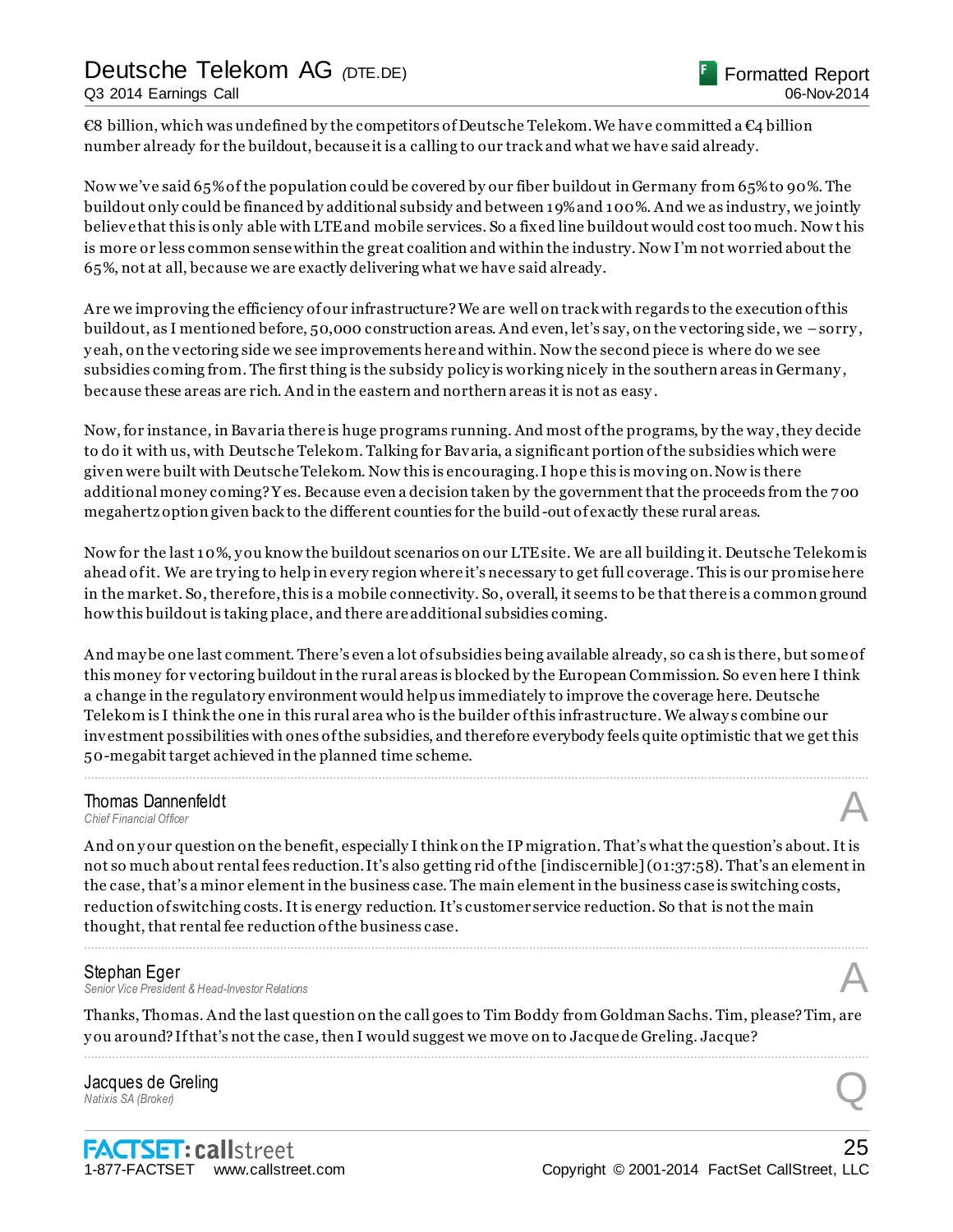Okay. Could you elaborate a little bit about what could be the outcome for Germany next year? Thank you.

................................................................................................................................................................................................................................

................................................................................................................................................................................................................................

**Stephan Eger**<br>Senior Vice President & Head-Investor Relations *Senior Vice President & Head-Investor Relations* A

Jacque, y ou were a bit cut off. Can y ou repeat the question again, please?

### Jacques de Greling<br>Natixis SA (Broker) *Natixis SA (Broker)* **Q Q** *Q <i>Q <i>Anatixis SA (Broker)* **Q Q** *Q Anatixis SA (Broker)* **Q** *Q*

Okay . Thank y ou. If y ou cannot comment on the U.S. auctions, could you elaborate a little bit on what could we expect for Germany coming next year? Thank y ou.

................................................................................................................................................................................................................................

**Timotheus Höttges**<br>Chairman-Management Board & CEO *Chairman-Management Board & CEO* A

Look, first, what we have seen here in Germany is a very pragmatic approach from the German regulator what we have seen so far. There is a non-discriminatory mechanism, so there is no spectrum reservation for new entrants. The auction design what we have seen so far is the same as it was in 2010. So it's a SMRA auction which is called the simultaneous multiple round auction, which is absolutely reasonable compared to the combinatory clock auction design which we have seen in the Netherlands and Austria. The plans to include the 700-megahertz spectrum are getting more and more tangible or feasible.

And there is a big agreement at least from the [indiscernible] (01:40:08) within the rate coalition. I think there's still some discussion with the Minister and President here in Germany –900-megahertz, 1,800-megahertz and 1.5-gigahertz will be part of this auction design. The requirements or remedies of these auctions are fair from our point of view. And so, therefore, we're looking forward. There is a frequency gap of 2 times 15 -megahertz instead of a frequency reserve. And so both mechanisms ensure that all operators receive 900 -megahertz spectrum. So this even makes a lot of sense from a fair policy perspective.

So, therefore, I cannot speculate on pricing because then I would signal something, and y ou'll understand that. That is something I am not allowed to. But in principle, I could tell you it makes sense. And in the consultation, we even supported the approach of the local regulator.